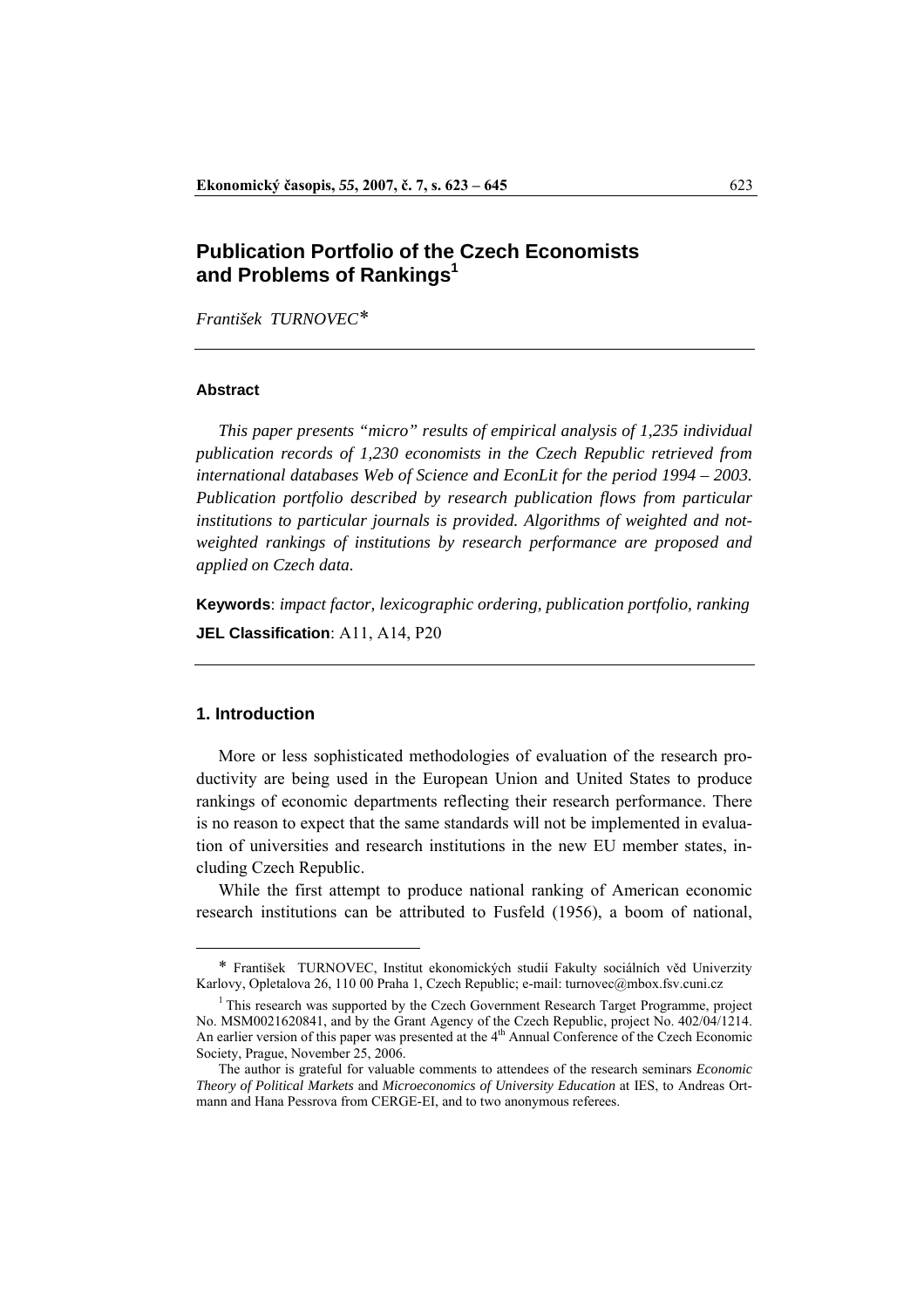European and world rankings followed in the last two decades of  $20<sup>th</sup>$  century, see e.g. Graves, Marchand and Thompson (1982), Kirman and Dahl (1994), Bauwens (1998), Kalaitzidakis, Mamuneas and Stenos (2001), Lubrano, Bauwens, Kirman and Protopopescu (2003), Dolado, Garcia-Romero and Yamarro (2003).

 Analysis of research performance of individuals and institutions became one of topical problems of scientometrics, relatively new discipline focused on measuring and analysing science. Plenty of methods were suggested and applied, including operations research approaches and multi-criteria decision making (see e.g. analysis of country rankings in Kocher, Luptacik, Sutter (2006)). A comprehensive survey of research performance evaluation methods is provided in Gregor (2006).

 Surprisingly very little is known about publication performance and publication habits of the Czech economists: demanding methods of research performance evaluation have not yet became a part of academic culture in the Czech Republic. First steps in this direction appeared only during last few years. Partial analysis of publications of Czech economists during 1993 – 2000 based on records retrieved from database RIV see in Turnovec (2002). A survey of thematic orientation of economic articles published by authors from the Czech Republic compared to the rest of Europe see in Macháček (2004).

 The first attempt, focused on comparative research performance of the Czech economists, took place in 2004 – 2006 within the project of the Grant Agency of the Czech Republic *Microeconomics of University Education and Measuring Research Performance of the Universities*. Methodology and aggregated results of evaluation of all over publication and citation performance of the Czech economic community (both on institutional and individual level) for the period 1994 – 2003 were published in Turnovec (2005). Műnich (2006) in his comment criticized egalitarian approach of used methodology and proposed to introduce categories of "core economics" journals and "broad-economics" journals, leading to different (more elitist) ranking results with focus on quality of publications. Publication performance of the professors of economics promoted during 1998 – 2005 was studied by Macháček and Kolcunová (2005). Analysis of Slovak economists and research institutions performance was provided in Ciaian, Pokrivčák and Rajčániová (2005). The broader context of used Czech and Slovak methodologies was examined in Gregor and Schneider (2005).

 In this paper we present "micro" results of empirical analysis of 1,235 individual publication records of the economists in the Czech Republic retrieved from international databases Web of Science and EconLit. We are trying to answer the following question: what is the portfolio of target journals of the Czech economics researchers? Second part of the paper attempts to formulate a more general model of ranking problem. Different types of rankings are proposed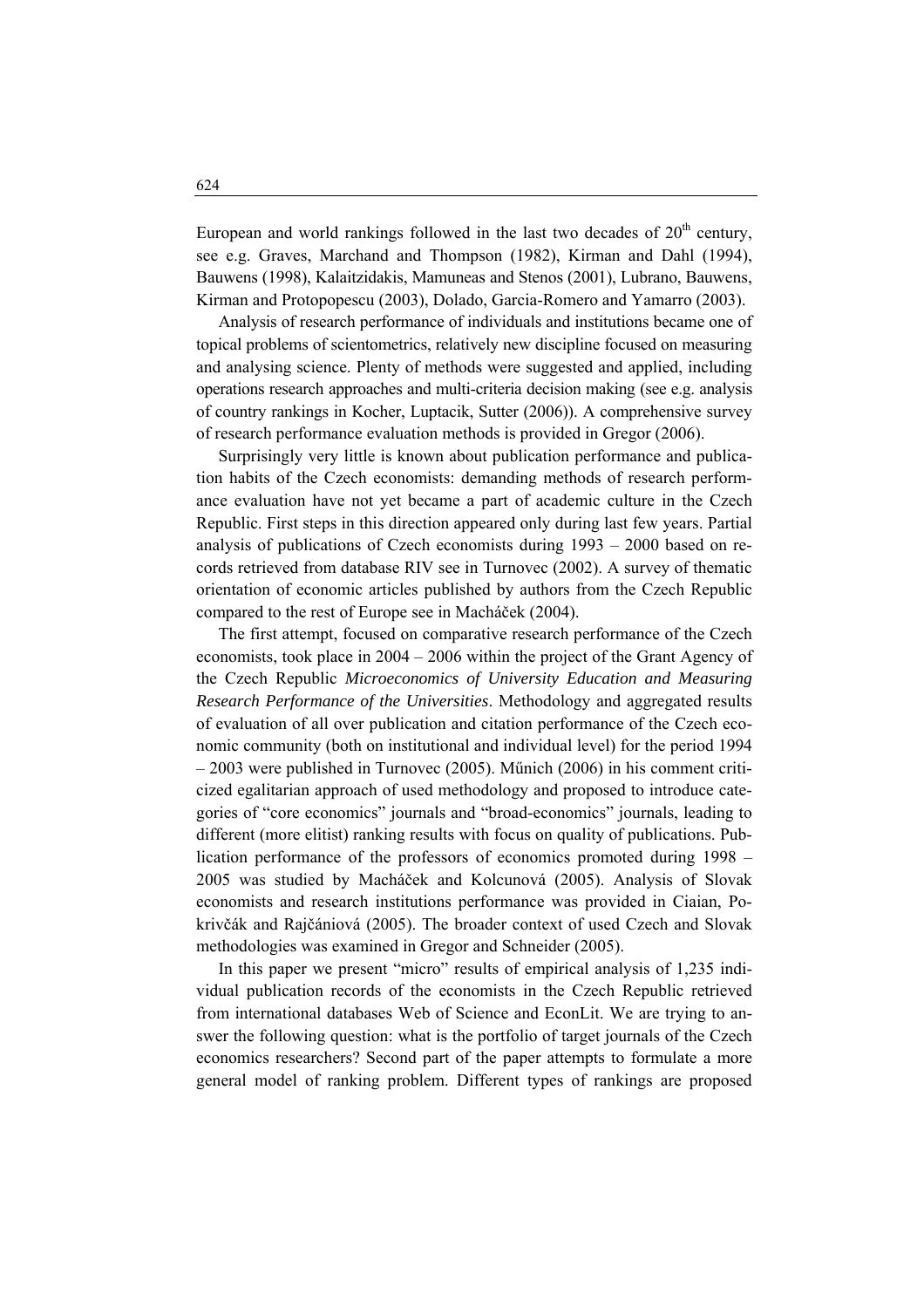within the same conceptual framework covering both elitist and egalitarian approaches. Their application to existing data leads to alternative rankings expressing different perceptions of "quantity versus quality" problem.

## **2. Empirical Data**

 Main objective of the project was to compare measurable research outputs of the faculties of economics, institutes and/or departments of economics at non-economic faculties or non-university economic research institutions measured by their presence at international academic markets in the period of 10 years, 1994 – 2003.

 Publication output was defined as a bibliographic record in international databases (Econlit, Web of Science). After excluding editorial notes, book reviews, conference reports, obituaries and similar non-research contributions, we analyzed a total of 1,235 articles of the Czech economists (papers in scientific journals and chapters in books) recorded by Web of Science and EconLit. We did not restrict the search on journals and other sources classified as "economics", any research publication of authors considered was included (mathematics, political sciences, sociology, and even medicine). In the case of duplicity records (the same record in Web of Science and EconLit) such record was considered only once. 1,216 economists were included affiliated with 24 Czech Republic academic institutions engaged in economic research and education (including non-Czech citizens with permanent position in the Czech institutions) and 14 "free lancers" (economists affiliated with public service institutions, financial institutions etc.). Among 1,230 economists considered only 251 (slightly more than 20%) had at least one record in publication databases.

 For the purpose of this paper we concentrated attention on research productivity of 20 public faculties of economics and university institutes/departments of economics on non-economics faculties (see Table 1), employing 1141 pedagogical and research faculty. The complement of 89 economists not affiliated with public university institutions we aggregated into one group, "others" (the research fellows of Czech National Bank, department of econometrics of UTIA, Newton College, Centre of Economic Studies of VSEM and not-affiliated).<sup>[2](#page-2-0)</sup>

<span id="page-2-0"></span> <sup>2</sup> <sup>2</sup> There are always plenty of technical difficulties in this type of data processing. One of them is the problem of the correct assignment of papers to right authors. For example, there are hundreds of Schneiders or Urbans over the world, some of them with the same first names. In this case we used very primitive "manual" ways of correct identification (checking websites of institutions, abstracts, text and references of the papers mostly available on internet, or personal inquiries). Another problem was to identify correct affiliation of individual authors to institutions. The changes in affiliation of individuals with evaluated institutions during the analyzed period were not considered, affiliation at the end of 2003 was significant. Also multiple affiliations were ignored; each author was allocated to a single institution, based on the permanent (full-time) contract.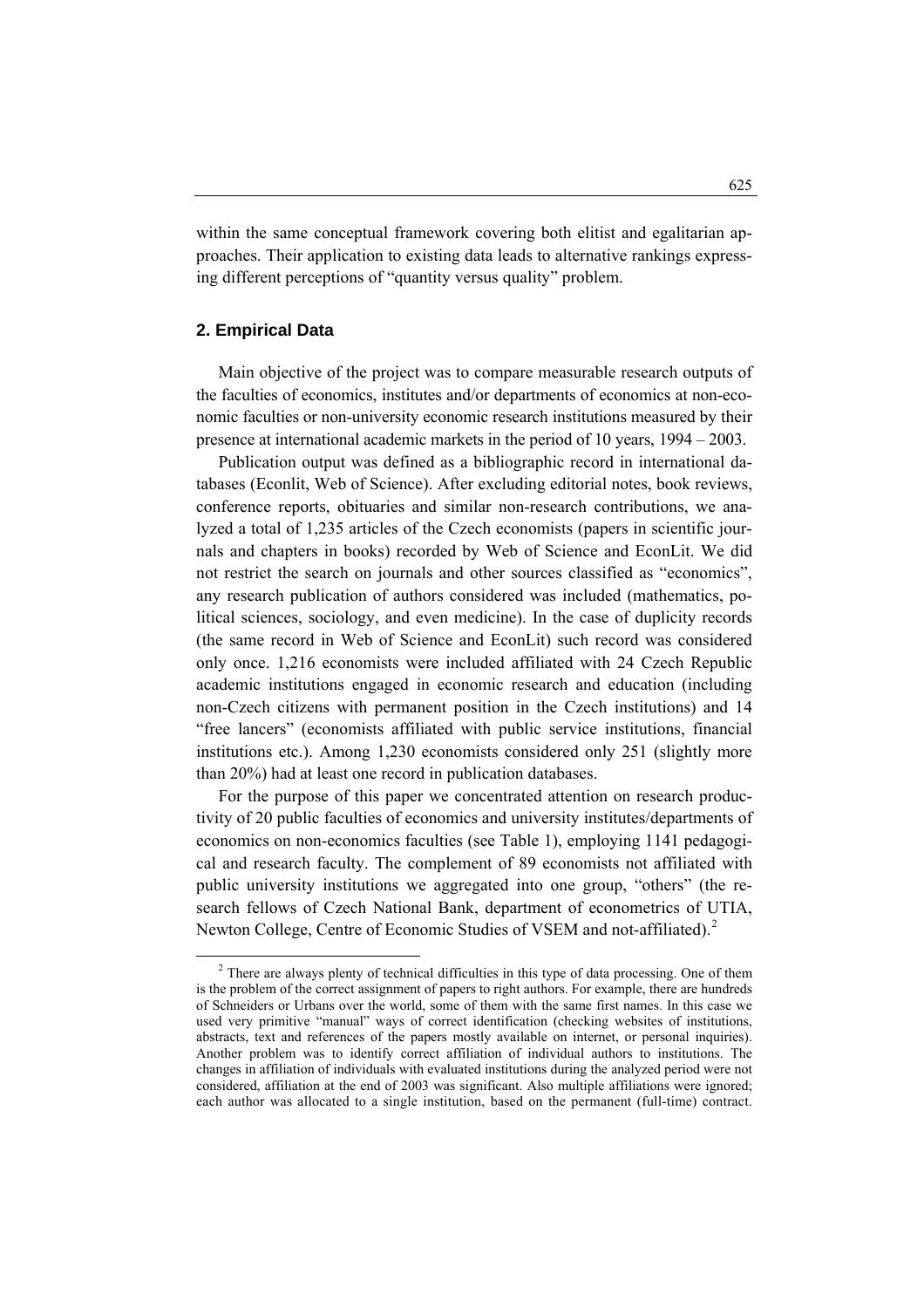| ı | abl |  | ≂ |  |
|---|-----|--|---|--|
|   |     |  |   |  |

#### **Institutions Considered**

| <b>Institution</b>                                                             | Faculty | <b>Abbreviation</b> |
|--------------------------------------------------------------------------------|---------|---------------------|
| UK v Praze, Institut ekonomických studií FSV                                   | 22      | <b>UK FSV IES</b>   |
| UK v Praze, Centrum pro ekonomicky výzkum a doktorské studium & AVČR,          |         |                     |
| Národohospodářský ústav                                                        | 21      | <b>CERGE-EI</b>     |
| VŠE, Fakulta financí a účetnictví                                              | 78      | <b>VSE FFU</b>      |
| VŠE, Fakulta mezinárodních vztahů                                              | 78      | <b>VSE FMV</b>      |
| VŠE, Fakulta podnikohospodářská                                                | 86      | <b>VSE FPH</b>      |
| VŠE, Fakulta informatiky a statistiky                                          | 85      | <b>VSE FIS</b>      |
| VŠE, Fakulta národohospodářská                                                 | 38      | <b>VSE FNH</b>      |
| VŠE, Fakulta managementu                                                       | 35      | <b>VSE FM</b>       |
| MU Brno, Ekonomicko-správní fakulta                                            | 26      | <b>MU ESF</b>       |
| Univerzita Pardubice, Fakulta ekonomicko-správní                               | 65      | <b>UP FES</b>       |
| Univerzita Hradec Králové, Fakulta informatiky a managementu                   | 13      | <b>UHK FIM</b>      |
| VŠB – TU Ostrava, Ekonomická fakulta                                           | 144     | <b>VSB EF</b>       |
| Západočeská univerzita, Fakulta ekonomická                                     | 54      | <b>ZCUFE</b>        |
| Jihočeská univerzita, ekonomické katedry Zemědělské fakulty                    | 46      | <b>JCU FZ</b>       |
| Technická univerzita v Liberci, Hospodářská fakulta                            | 36      | <b>TUL HF</b>       |
| Slezská univerzita v Opavě, Obchodně podnikatelská fakulta                     | 42      | <b>SUO OPF</b>      |
| Univerzita Tomáše Bati ve Zlíně, Fakulta managementu a ekonomiky               | 57      | <b>UTB FME</b>      |
| Česká zemědělská univerzita, Provozně ekonomická fakulta                       | 111     | <b>CZU FPE</b>      |
| Mendelova zemědělská a lesnická univerzita v Brně, Provozně ekonomická fakulta | 75      | <b>MZU FPE</b>      |
| Univerzita J. E. Purkyně, Fakulta sociálně ekonomická                          | 29      | <b>UJEP FSE</b>     |
| Others (CNB, UTIA, CES VSEM, Newton College, not affiliated)                   | 89      | Others              |

 To involve qualitative aspects of assessment of publications we used for each journal publication record so called impact factor. Impact factor, invented by Garfield (1972), is a measure of the frequency with which the "average article" in a journal has been cited in a particular time period. In this sense it provides information about "impact" or scientific influence of the journal. While impact factor itself is not an assessment of a particular paper, but of the journal, it is plausible to expect that a paper published in the journal with higher impact factor has higher chance to be noticed and used by other researchers than a paper published in the journal with lower impact factor. We used so called two-year im-pact factor (IF2) from year 200[3](#page-3-0) by Journal Citation Reports  $(JCR)^3$ . For journal *J* it is defined as follows:

 $IF_J = \frac{number\ of\ 2003\ citations\ of\ articles\ published\ in\ J\ during\ 2001-2002}{total\ number\ of\ articles\ published\ in\ J\ during\ 2001-2002}$ 2001 2002 *<sup>J</sup> total number of articles published in J during*

Composition of faculty in examined institutions was based on the lists of people in research and/or teaching positions submitted by the institutions; only in cases when institutions did not respond to the request to provide the lists, web sites of institutions were used. Detailed description of used methodology see in Turnovec (2004a) and (2004b).

<span id="page-3-0"></span><sup>3</sup> Journal Citation Reports, published by Thomson Scientific (Institute for Scientific Information), covers over 7,500 of the world's most highly cited, peer-reviewed journals in approximately 200 disciplines. The database is regularly updated on the basis of extensive evaluation process. The necessary (but not sufficient) conditions for inclusion a journal are article titles in English, English abstracts, and keywords.

 $\overline{a}$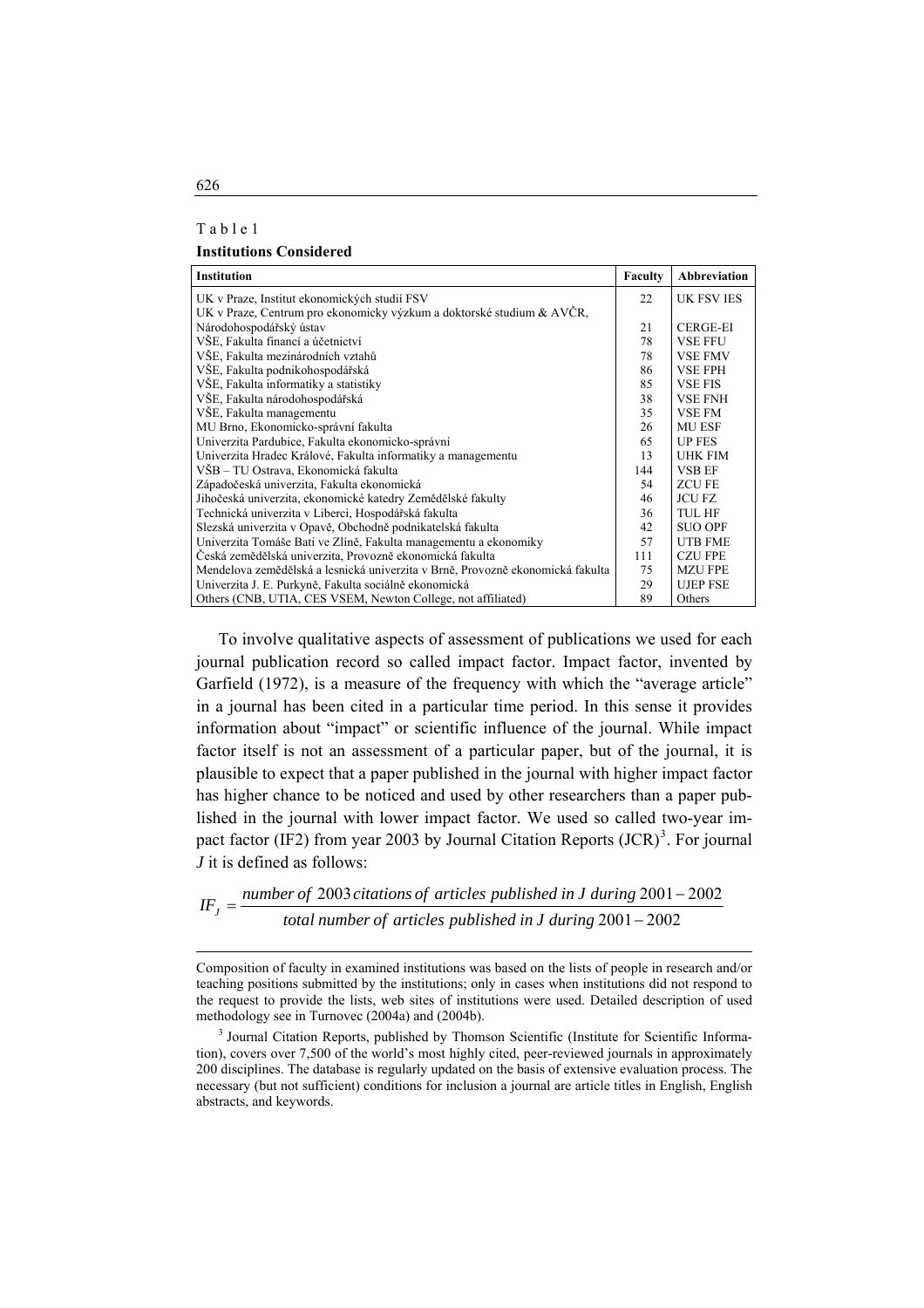All publication records retrieved from Web of Science database are reporting publications in journals with non-zero impact factors. We also used the EconLit da-tabase reporting also articles in selected not-impacted journals<sup>[4](#page-4-0)</sup> and books/chapters from books selected on the basis of Annotated Listing of New Books from Journal of Economic Literature, dissertations defended at American universities and working papers of selected institutions. Only production of prestigious academic publishers (Academic Press, Springer, Kluwer, Edward Elgar, McMillan etc.) is included.

# **3. Publication Portfolio**

In Tables  $2 - 5$  we list all impacted journals with at least one record of publication of the Czech economists sorted by institutions from Table 1. Column IF in the tables stands for the impact factor of the corresponding journal.

 Impacted journals are sorted into four clusters by their impact factors: cluster  $A$  – journals with impact factors greater than 1 (Table 2), cluster  $B$  – journals with impact factors between 0,5 and 1 (Table 3), cluster  $C -$  journals with impact factor between 0,25 and 0,5 (Table 4) and cluster  $D -$  journals with positive impact factors less than 0,25 (Table 5). Table 5 includes also not-impacted reported publications, separately in Prague Economic Papers and "others" (mostly chapters in books recorded in EconLit). Eventual co-authorship and size of publica-tions are not considered.<sup>[5](#page-4-1)</sup>

### Table 2

| Journal                             | IF    |    | <b>CERGE-EI UK FSV IES</b> | <b>VSE</b><br><b>FM</b> | <b>CZU</b><br><b>FPE</b> | <b>Others</b> | Total |
|-------------------------------------|-------|----|----------------------------|-------------------------|--------------------------|---------------|-------|
| Addiction                           | 3.241 |    |                            |                         |                          |               |       |
| Journal of Economic Perspectives    | 2.677 |    |                            |                         |                          |               |       |
| Industrial & Labor Relations Review | 1.301 |    |                            |                         |                          |               |       |
| Review of Economics and Statistics  | 1.266 |    |                            |                         |                          |               |       |
| Scientometrics                      | 1.251 |    |                            |                         |                          |               |       |
| Journal of Democracy                | 1.240 |    |                            |                         |                          |               |       |
| Interantional Journal of Medical    |       |    |                            |                         |                          |               |       |
| <b>Informatics</b>                  | 1.178 |    |                            |                         |                          |               |       |
| Journal of Econometrics             | 1.135 |    |                            |                         |                          |               |       |
| Journal of Urban Economics          | 1.068 |    |                            |                         |                          |               |       |
| Sociology of Ecucation              | 1.048 |    |                            |                         |                          |               |       |
| <b>Livestock Production Science</b> | 1.028 |    |                            |                         |                          |               |       |
| European Economic Review            | 1.021 |    |                            |                         |                          |               |       |
| Journal of Applied Probability      | 1.014 |    |                            |                         |                          |               |       |
| Total                               |       | 10 |                            |                         |                          |               | 20    |

**Cluster A, Publications in Impacted Journals with Impact Factor Greater than 1 (1994 – 2003)** 

<span id="page-4-1"></span><span id="page-4-0"></span><sup>5</sup> We are providing full list of target journals, considering information about flows of the papers interesting by itself, indicating topical spectrum of the research production of economists in the CR.

 <sup>4</sup> Prague Economic Papers is the only Czech not impacted journal included in EconLit database.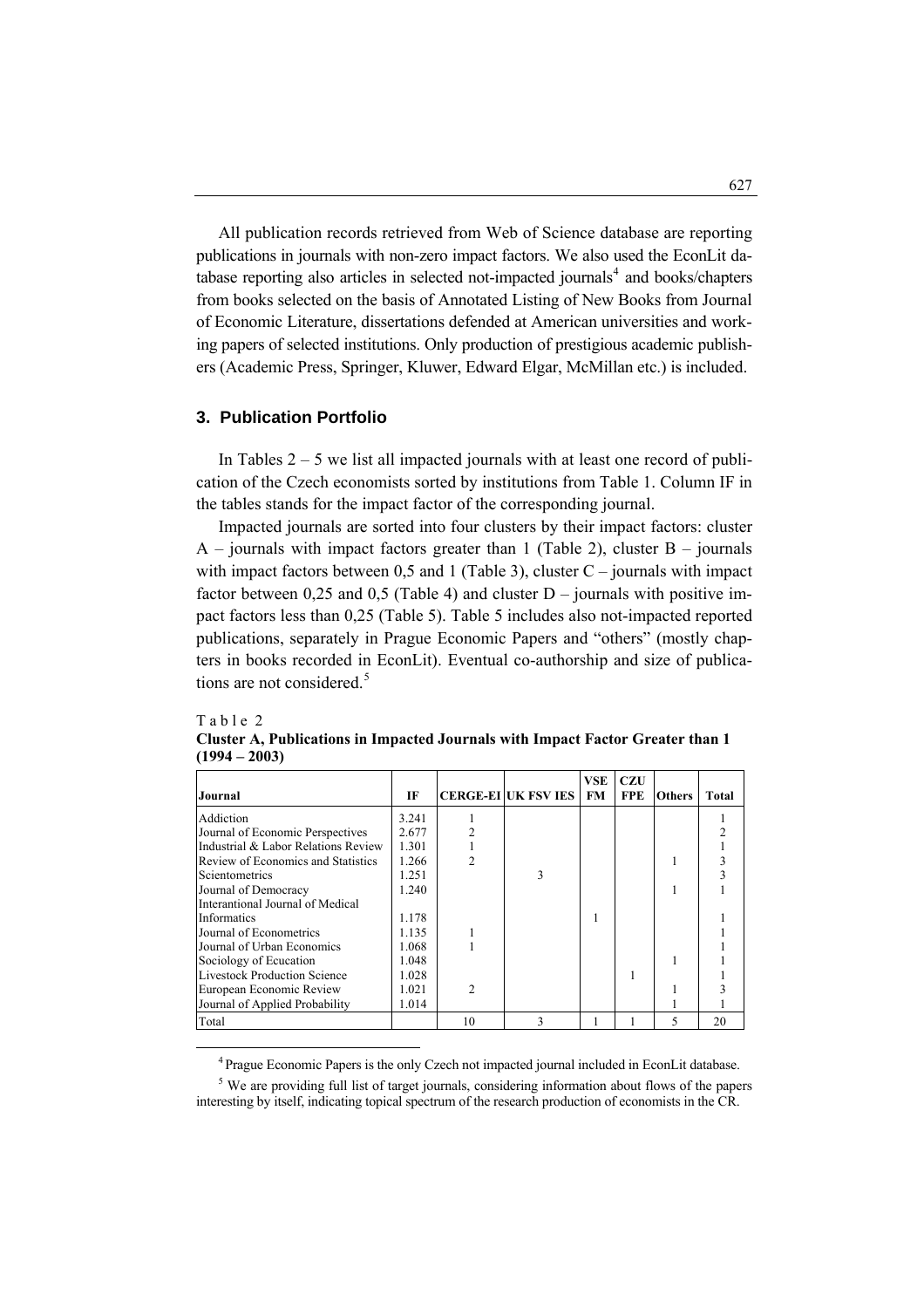# Table 3

**Cluster B, Publications in Impacted Journals with Impact Factor Among 0.5 and 1 (1994 – 2003) see attachment at the end of the file**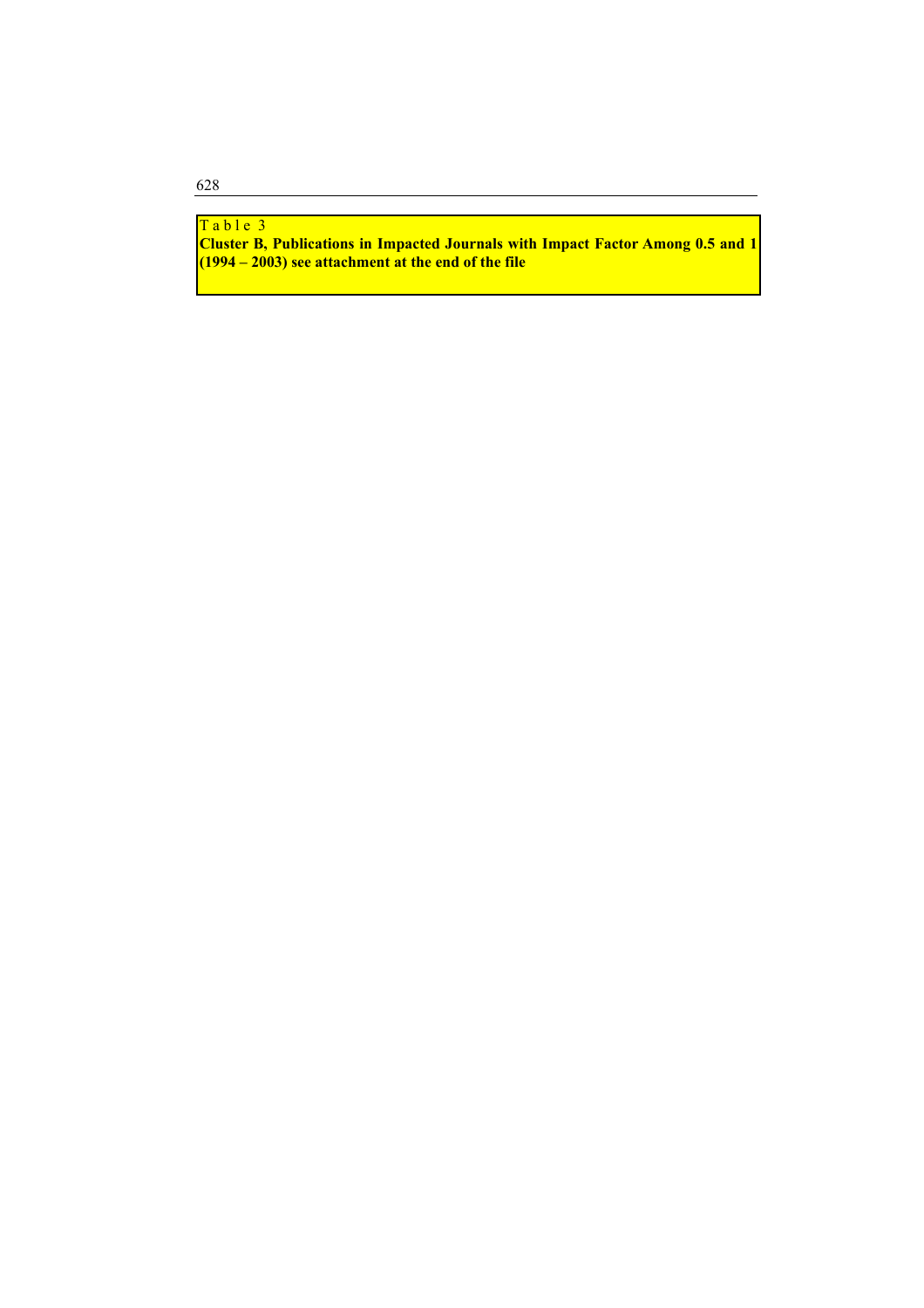#### <mark>Table 4</mark>

**Cluster C, Publications in Impacted Journals with Impact Factor Among 0.25 and 0.5 (1994 – 2003) see attachment at the end of the file**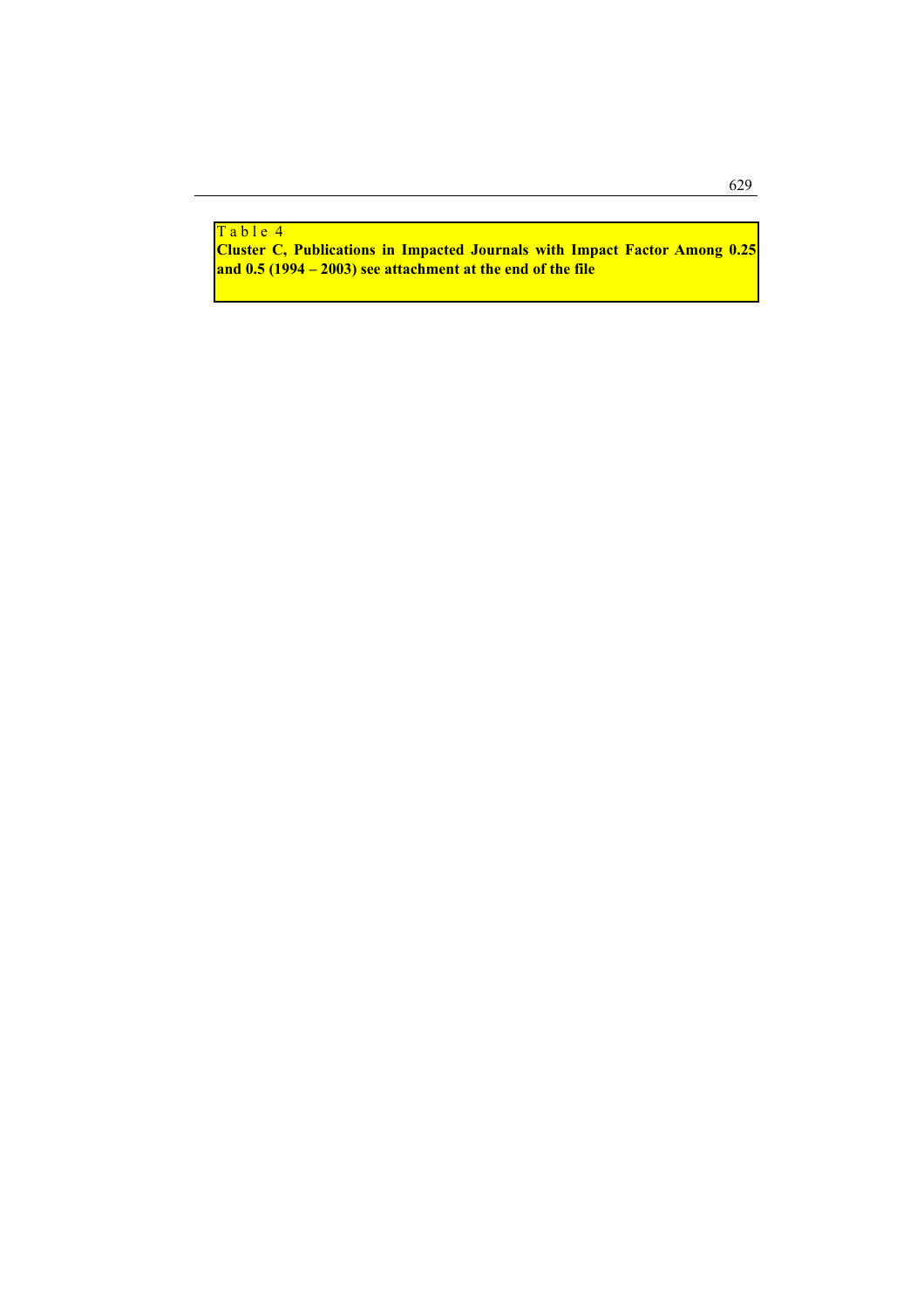#### <mark>Table 5</mark>

**Cluster D, Publications in Journals with Impact Factor Less Than 0.25 (1994 – 2003) see attachment at the end of the file**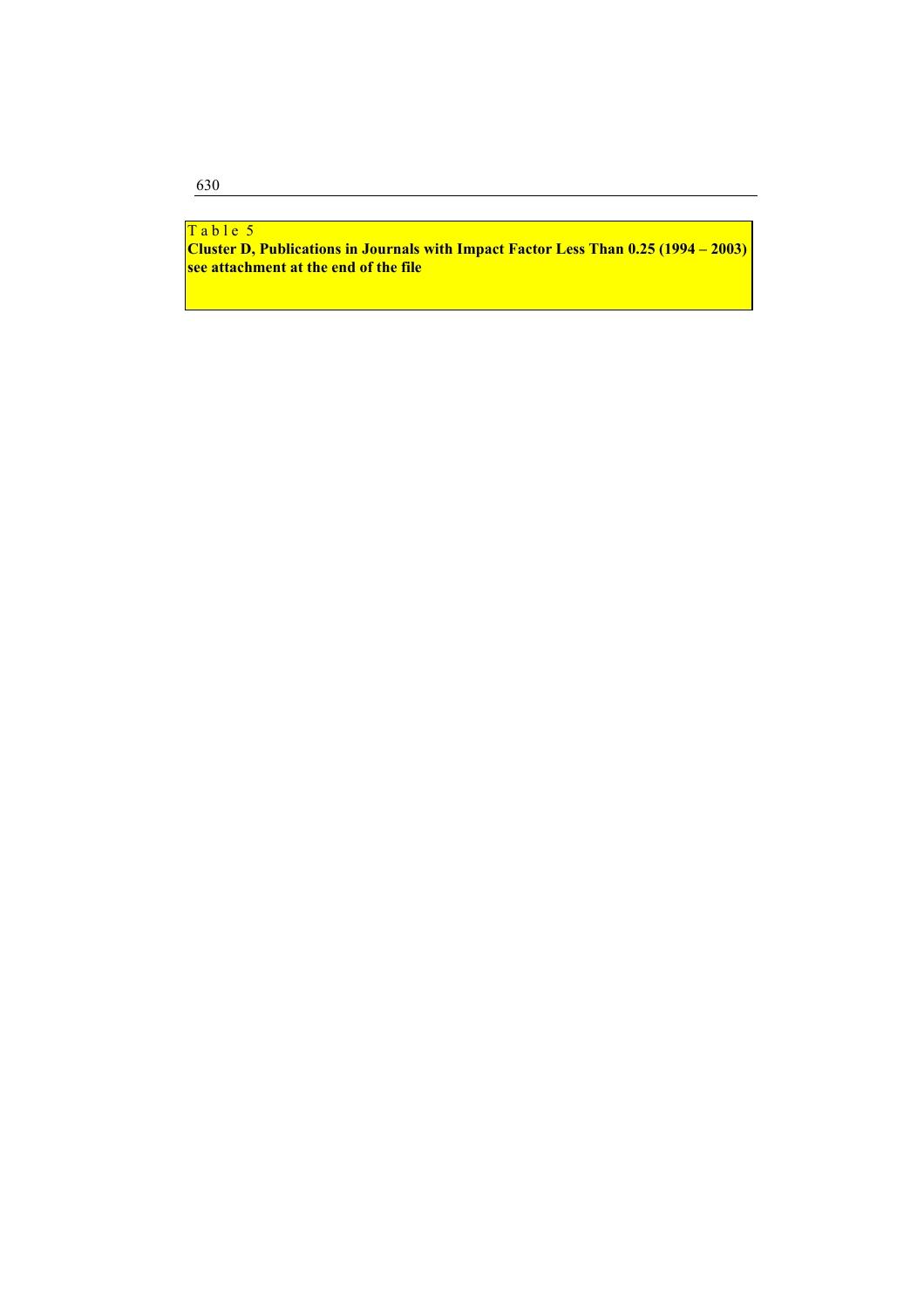T a b l e 5 – **Continue see attachment at the end of the file**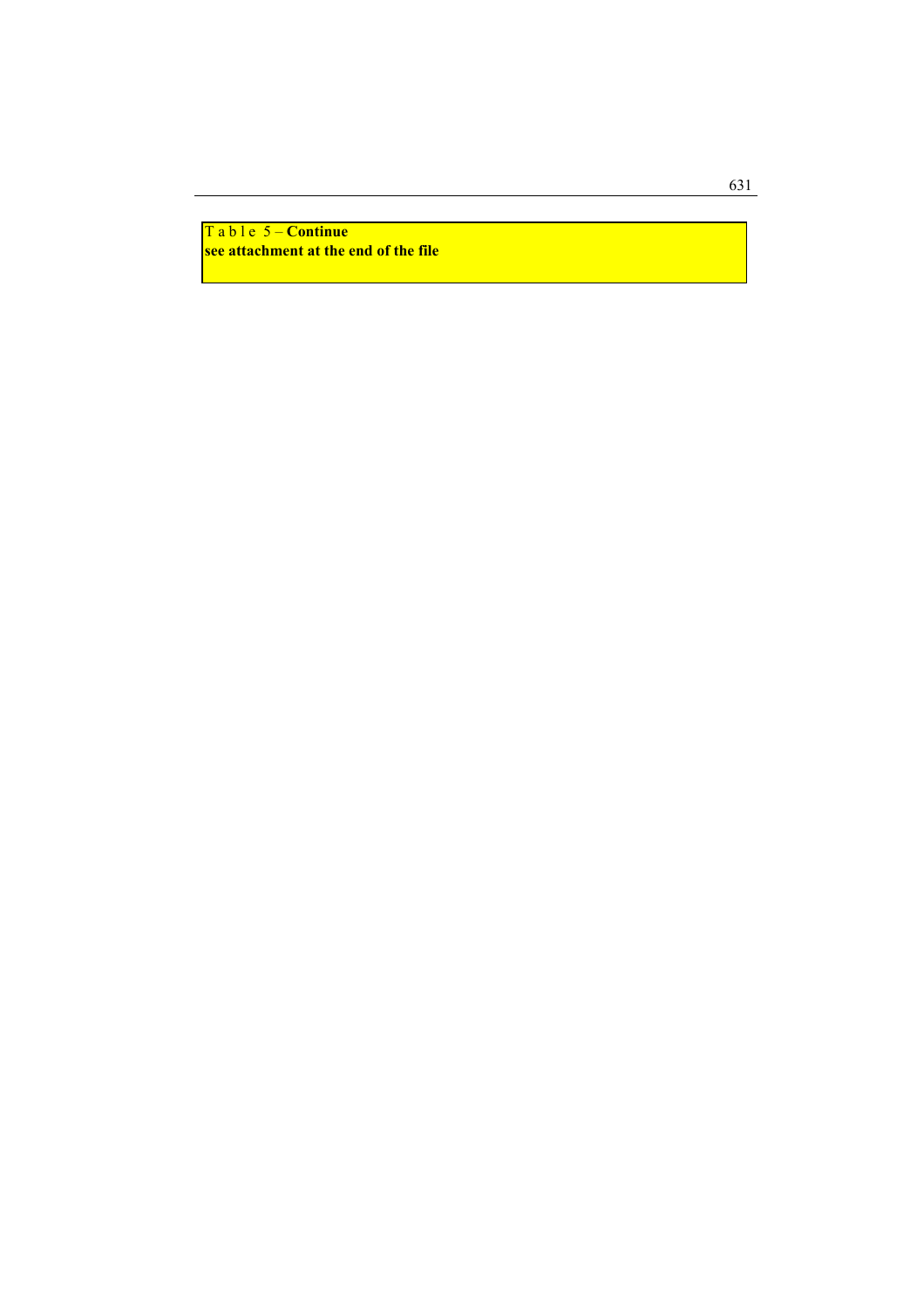# **4. Problems of Rankings**

 Many different ways how to rank institutions, countries, journals, individuals on the basis of their research activities, publications, intellectual influence etc. had been proposed, implemented and discussed. There is no generally accepted methodology. In this section we formulate problem of ranking as a general mathematical problem, introduce various ranking rules, propose lexicographical ranking based on classification of activities (outputs) into different qualitative groups and apply several ranking procedures on our empirical data.<sup>[6](#page-9-0)</sup>

### **4.1. Ranking Problem**

 Let *I* – be a set of ranked units  $(i = 1, 2, ..., n)$ ,  $M - a$  set of activities  $(j = 1, 2, ..., m)$ ,  $\Pi$  – a set of all partitions of *I*,  $O$  – a set of all orderings = set of all permutations of partitions from  $\Pi$ .

By

$$
\mathbf{x}_i = (x_{i1}, x_{i2}, \ldots, x_{im})
$$

 we shall denote the *i*-th activity vector, vector of intensities of activities of unit *i*, and by

$$
\mathbf{x}=(x_1,x_2,\ldots,x_n)
$$

collection of activity vectors of all units. We assume that  $x_{ij} \ge 0$ , so  $x_i \in R_m^+$ and  $x \in X$  where

X is *n*-tuple Cartesian product of  $R_m^+$ , the space of collections of activity vectors. The system

$$
\{I, M, O, X\}
$$

we shall call a general ranking problem.

Let

 $\overline{a}$ 

 $F : X \rightarrow O$ 

 be a mapping of the space *X* of all collections of activity vectors into the set of orderings. This mapping, assigning to any  $x \in X$  an ordering from O we shall term a ranking rule – any rule describing how to choose from *O* on the basis of *X*.

 There exist many ranking rules, ways how to select an ordering on the basis of collection of activity vectors.

<span id="page-9-0"></span><sup>6</sup> Terminological comment: by ranking we shall call process of evaluation itself, result of this process being an ordering.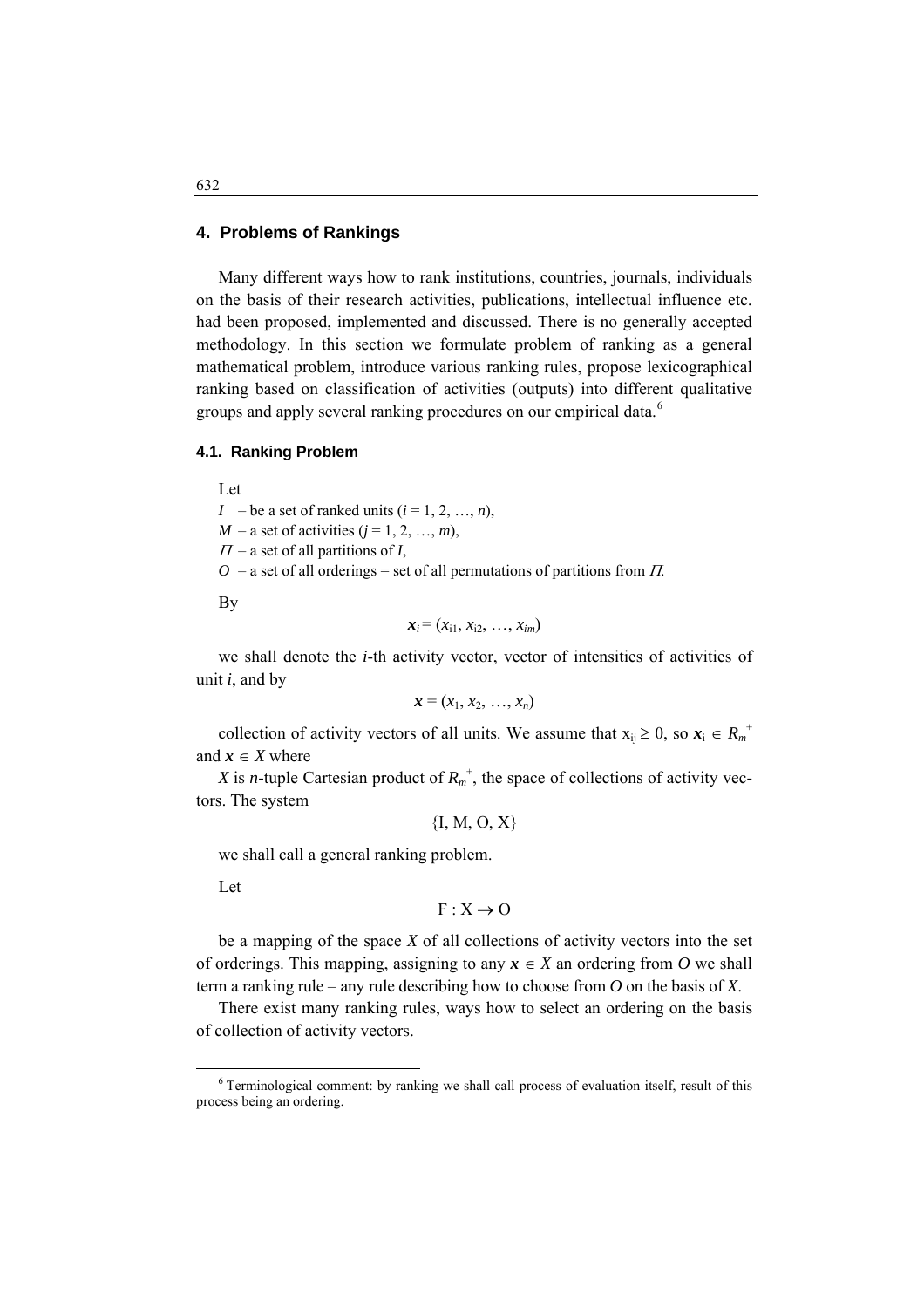#### **4.2. Ranking of Publication Media, Impact factors**

| Let                      |                                                                                                    |
|--------------------------|----------------------------------------------------------------------------------------------------|
| $\mathfrak{I}$           | $-$ be a universe of media (journals etc.),                                                        |
| $J \subset \mathfrak{I}$ | - finite subset of media, taken into consideration in evaluation,                                  |
|                          | $c_{ii}(T1, T2)$ – number of citations of articles published in medium <i>i</i> in period T1 cited |
|                          | by medium $j$ during a considered period $T2$ ,                                                    |
| $a_i(T1)$                | - number of articles published in medium i in a considered period $T1$                             |
|                          | connected time intervals such that T1 precedes T2 [e.g. $T1 = (r1, r2)$ ,                          |
|                          | $T2 = (r3, r4), r3 \ge r2 + 1, r4 \ge r3, r1 \le r2, r$ are the years].                            |

Then

$$
\sum_{j\in J} c_{ij}(T_1,T_2)
$$

 is the number of all citations of articles published in medium *i* in period *T*1 in all media  $j \in J$  in period  $T2$ , and

$$
\Phi_i(J, C, a, T_1, T_2) = \frac{\displaystyle\sum_{j \in J} c_{ij}(T_1, T_2)}{a_i(T_1)}
$$

 assigns to each medium a value that expresses an average number of citations of its articles published in *T*1 in medias *J* in period *T*2. Value Φi is usually called an (*T*1, *T*2)-impact factor of media *i*, measuring a relative influence of the journal *i*. Depending on selection of *T*1 and *T*2 we obtain different impact factors. Auto-citations might be excluded, but it is usually not the case. Impact factor mapping without auto-citations:

$$
\Phi_i(J, C, a, T_1, T_2) = \frac{\displaystyle\sum_{j \in J, i \neq j} c_{ij}(T_1, T_2)}{a_i(T_1)}
$$

Impact factor mapping Φ defines an ordering *J*(Φ) of the set *J* of the media

$$
J(\Phi) = (J1(\Phi), ..., Jk(\Phi), ..., Jn(\Phi))
$$

where  $n \leq$  card (*J*) such that  $\Phi r > \Phi s$  for any  $s > r$ , providing the ranking of media (groups of media with the same impact factor).

#### **4.3. Ranking of Research Performance**

As before, let

 $J \subset \mathfrak{I}$  – be a finite subset of media, taken into consideration in evaluation,  $I$  – set of units to be evaluated (institutions, individuals etc.), *P<sub>ij</sub>* – set of publications of unit *i* ∈ *I* in medium *j* ∈ *J*, *R* – ranking structure (a partition of *J* defining a ranking on *J*), *n<sub>i</sub>* – number of agents in unit  $i \in I$ .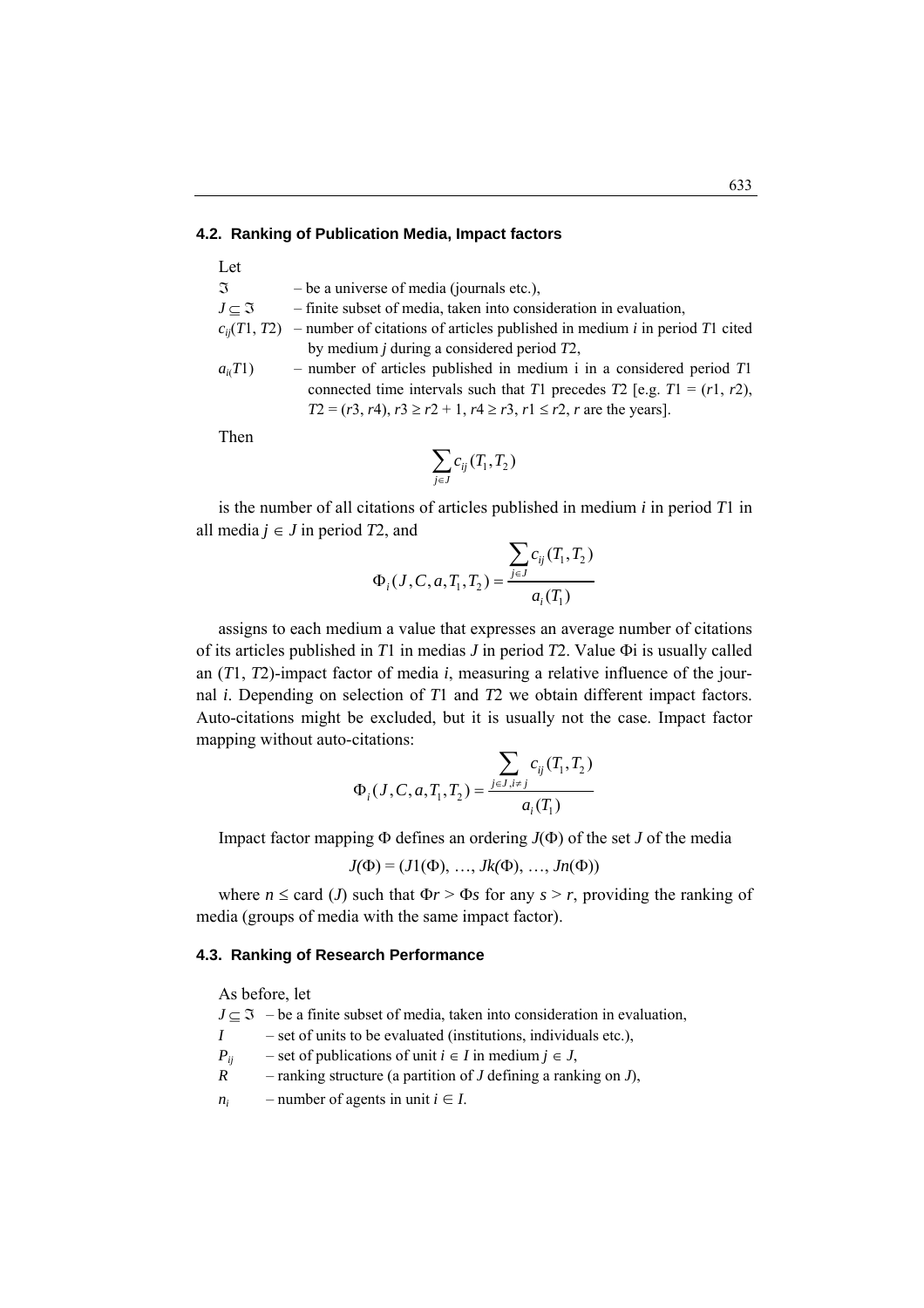Let

$$
R=(R_1,\ldots,R_k,\ldots,R_n)
$$

be a ranking structure such that for any  $r \le t$  a publication in  $R_s$  is considered "more valuable" than publication in  $R_t$ . Sets  $R_k$  we shall term ranking categories. Let us denote  $p_{ij}$  = card  $P_{ij}$ , then

$$
p_i(R_k) = \sum_{j \in R_k} p_{ij}
$$

is a number of publications of unit  $i$  in ranking category  $R_k$ , and vector

$$
\mathbf{p}_i(R) = (p_i(R_1), p_i(R_2), ..., p_i(R_n))
$$

 we shall call an (absolute) publication portfolio of unit *i* with respect to a ranking structure *R*.

Then

$$
\pi_i(R_k) = \frac{1}{n_i} p_i(R_k)
$$

is "per capita" ("per agent") number of publications of unit  $i$  in category  $R_k$  and

$$
\pi_{i}(R) = (\pi_{i}(R_{1}), \pi_{i}(R_{2}), ..., \pi_{i}(R_{n}))
$$

 we shall call a relative publication portfolio of unit *i* with respect to ranking structure *R*. Then, we can define a ranking partition on *I* in such a way that for any  $u, v \in I$ 

$$
u > v
$$
 if and only if  $\mathbf{p}_u(R)$   $\underset{R}{\text{lex}} > \mathbf{p}_v(R)$ 

(lexicographical ordering). If  $x, y \in R_n$ , then  $x \text{ } lex > y$  if the first non-zero element of  $x - y$  is positive.

 Choice of *J* and of ranking partition *R* determines a level of elitism/egalitariannism of ranking. For example, definition of *J* as the set of all publication in EconLit database produces less elitist ranking than selection of *J* on the basis of records in Web of Science. Selection of *R* with *R*1 consisting of 8 "most prestigious" journals (American Economic Review, Journal of Economic Theory, Econometrica, Journal of Political Economy, Quarterly Journal of Economics, Review of Economic Studies, International Economics Review, Review of Economics and Statistics – so called "blue ribbon 8", Dusansky and Vernon 1998) generates the most elitist ranking independently on how other categories  $R_k$  are defined. On the other hand choice of  $J = \Im$  and  $R_1 = J$  generates the most egalitarian ranking. One of the possible ranking structures is classification of journals on "core economics" and "broad economics" (as in Műnich, 2006).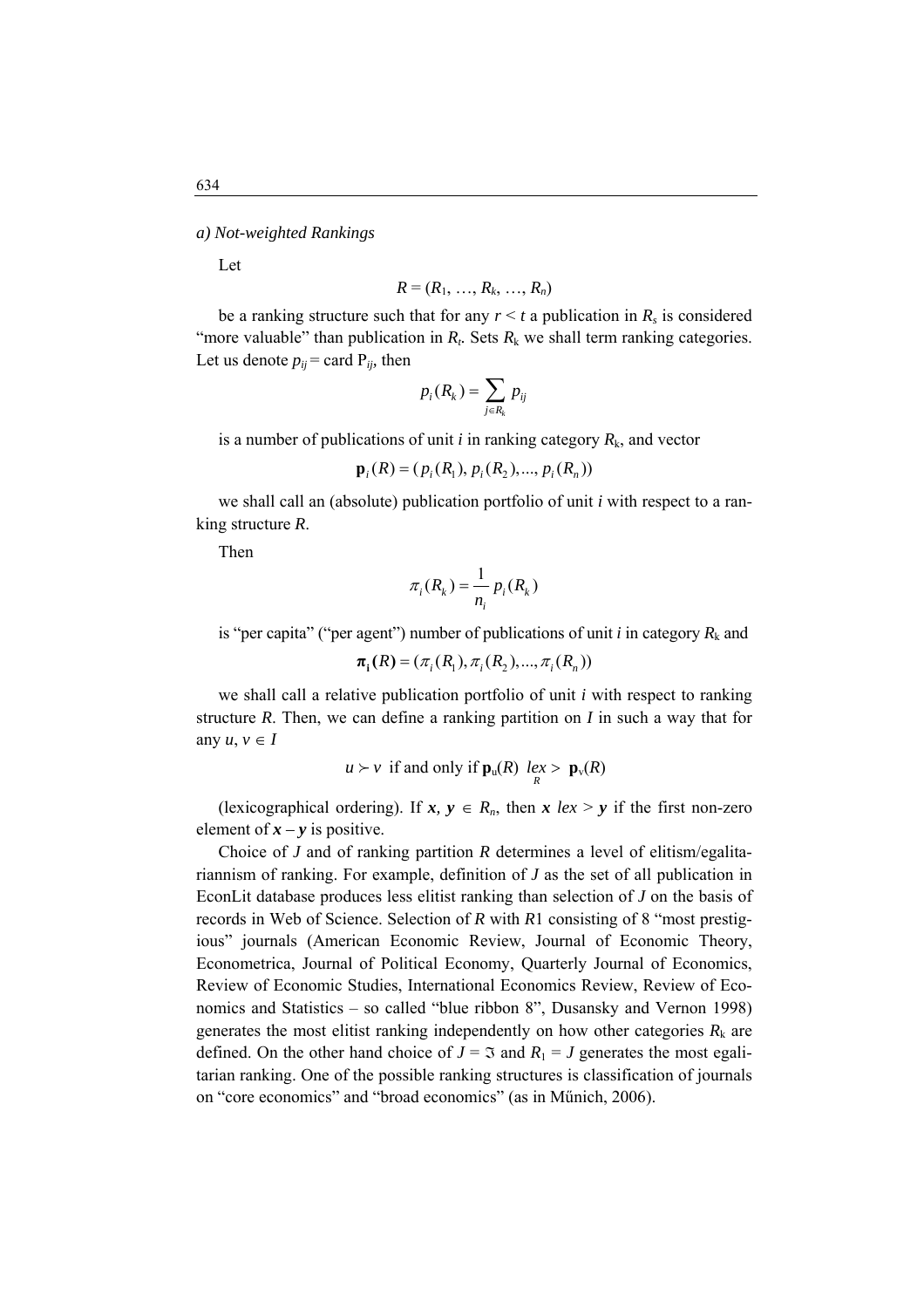### *b) Weighted Rankings*

 Frequently there is a call for more detailed differentiation by weighting each individual publication. Problem is how to select the weights.

appeared. . Using impact factor journal partition  $J(\Phi)$  with weights of publica- The simplest way is to use impact factors of journals in which publications tions equal to impact factors, we have

$$
w_i(R) = \sum_{k=1}^m \sum_{j \in J_k(\Phi)} \Phi_j p_{ij}
$$

 the total score (sum of impact factors of all publications of unit *i*), where m is the size of impact factor partition (number of groups of media with the same impact factor), and

$$
\omega_i(R) = \frac{1}{n_i} \sum_{k=1}^m \sum_{j \in J_k(\Phi)} \Phi_j p_{ij}
$$

"per capita" score of unit *i*.

We can combine impact factor weights with lexicographical ranking based on any ranking partition *R*. If in partition *R* each category is a subset of *J*, and  $p_{ijt}$  is a number of publications of unit  $i$  in ranking category  $R_k$  published in media from the group  $J_t(\Phi)$ , we have

$$
w_i(R_k) = \sum_{t=1}^m \sum_{j \in R_k} \Phi_t p_{ijt}
$$

(total score of unit i in category  $R_k$ ), and

$$
\omega_i(R_k) = \frac{1}{n_i} \sum_{t=1}^m \sum_{j \in R_k} \Phi_t p_{ijt}
$$

("per capita" score of unit i in category  $R_k$ ).

#### **. Application of Different Ranking Rules on Czech Data 1994 – 2003 5**

four ranking rules: In empirical analyses based on ranking categories A, B, C and D we are using

i.e. one ranking category consisting of all recorded publications, ordering by per a) Simple not-weighted ranking using trivial ranking structure  $R = (A \cup B \cup C \cup D)$ , capita number of publications. Institution  $x$  is "better" than institution  $y$  if it has more per capita publications than *y*. The most egalitarian rule, quality factor not considered.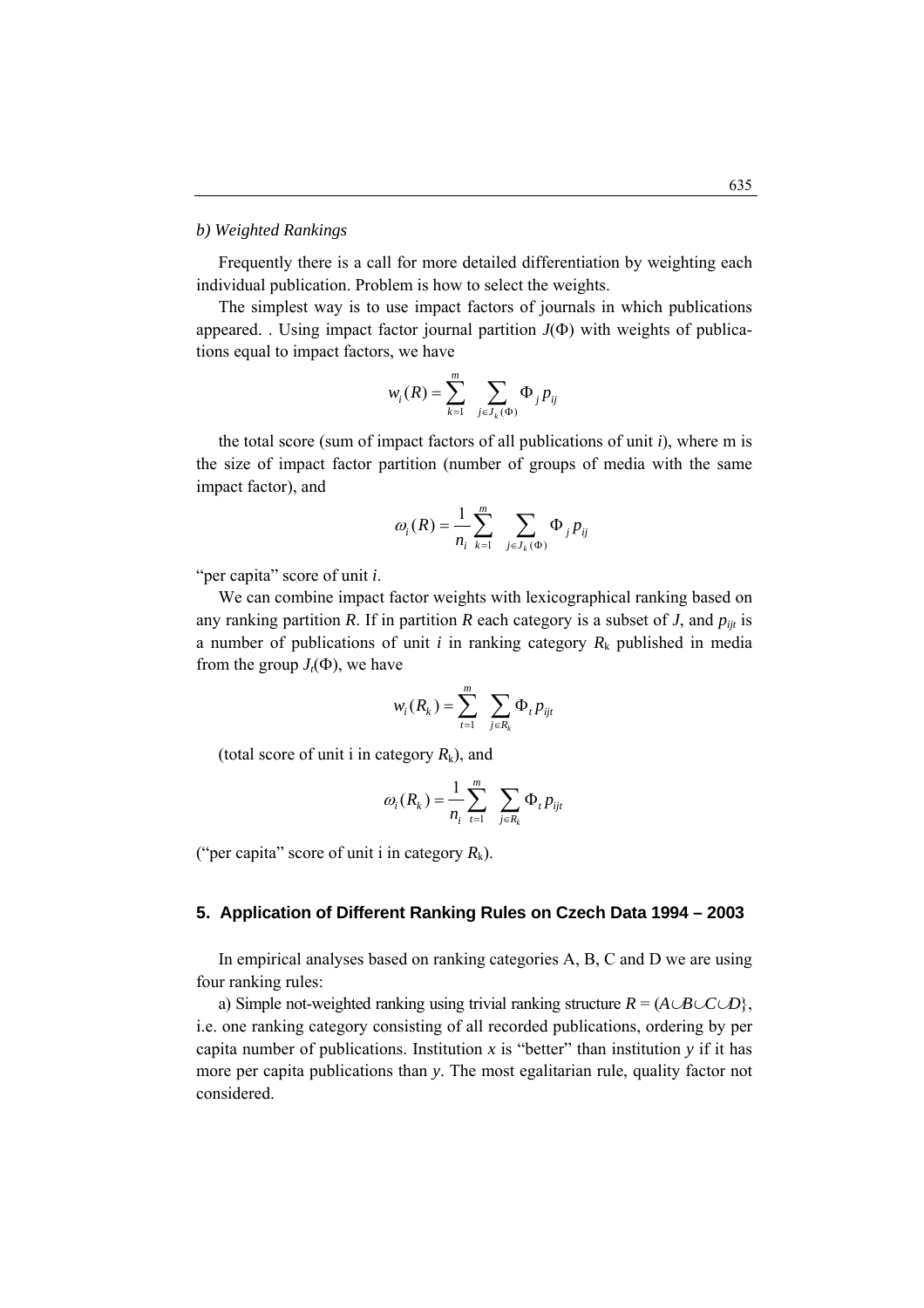b) Simple weighted ranking using trivial ranking structure  $R = (A \cup B \cup C \cup D)$ , i.e. one ranking category consisting of all recorded publications, weights equals to impact factors of journals where publications appeared, ordering by per capita score (sum of impact factors of all publications per one faculty member); institution  $x$  is better than institution  $y$  if it has greater per capita score generated by all publications than institution *y*. Here not impacted publications are not considered, quality aspect introduced by impact factors.

 $=(A, B, C, D)$ , ordering by per capita number of publications in different categoc) Not-weighted lexicographical ranking using nontrivial ranking structure  $R =$ ries using lexicographical rule: (i) institution *x* is better than institution *y* if *x* has more per capita publications in *A* than y has independently on how many publications it has in other categories; (ii) if *x* and *y* have the same number of per capita publications in *A*, than institution  $x$  is better than institution  $y$  if it has more per capita publications in *B*, independently on how many publications it has in categories *C* and *D*, etc. All publications considered including not--impacted ones. Quality aspect introduced by nontrivial ranking structure.

 $= (A, B, C, D)$  ordering by per capita score (sum of impact factors of publications d) Weighted lexicographical ranking using nontrivial ranking structure  $R =$ per one faculty) in different categories using lexicographical rule: (i) institution *x* is better than institution *y* if *x* has greater per capita score generated by publications in *A* than y has, independently on score in other categories; (ii) if *x* and *y* have the same per capita score in *A*, than institution *x* is better than institution *y* if it has greater per capita score in *B*, independently on score it has in categories *C* and *D*, etc. Quality aspect introduced both by ranking structure and impact factor weights.

based on publication portfolio from Tables  $2 - 5$ . Our analysis is focused on In Table 6, 7, 8 and 9 we provide these four rankings of the Czech institutions university institutions. For comparison we are providing data of group "others", not including it into the rankings.

differences in ordering. In table 10 we provide comparison of different order- We can see that in our case different ranking rules do not exhibit dramatic ings. The results are more sensitive to lexicographic rules, there are more significant cardinal differences (per capita score), but top positions in all orderings are occupied by the same institutions, as well as the bottom positions.<sup>[7](#page-13-0)</sup>

<span id="page-13-0"></span> $\frac{1}{7}$  $7$  The author is aware of the fact that orderings according relative score might be influenced by used size of faculty, taken by investigators as submitted by different institutions and not checked. On the other hand, orderings of bottom nine institutions based on relative (per capita) score are almost identical with the orderings based on absolute score (number of publications, total weighted score), while differences in number of faculty significantly vary (between 29 to 75). Only one of the bottom nine institutions has a publication (just one) in category *C* and two of them have zero impact score.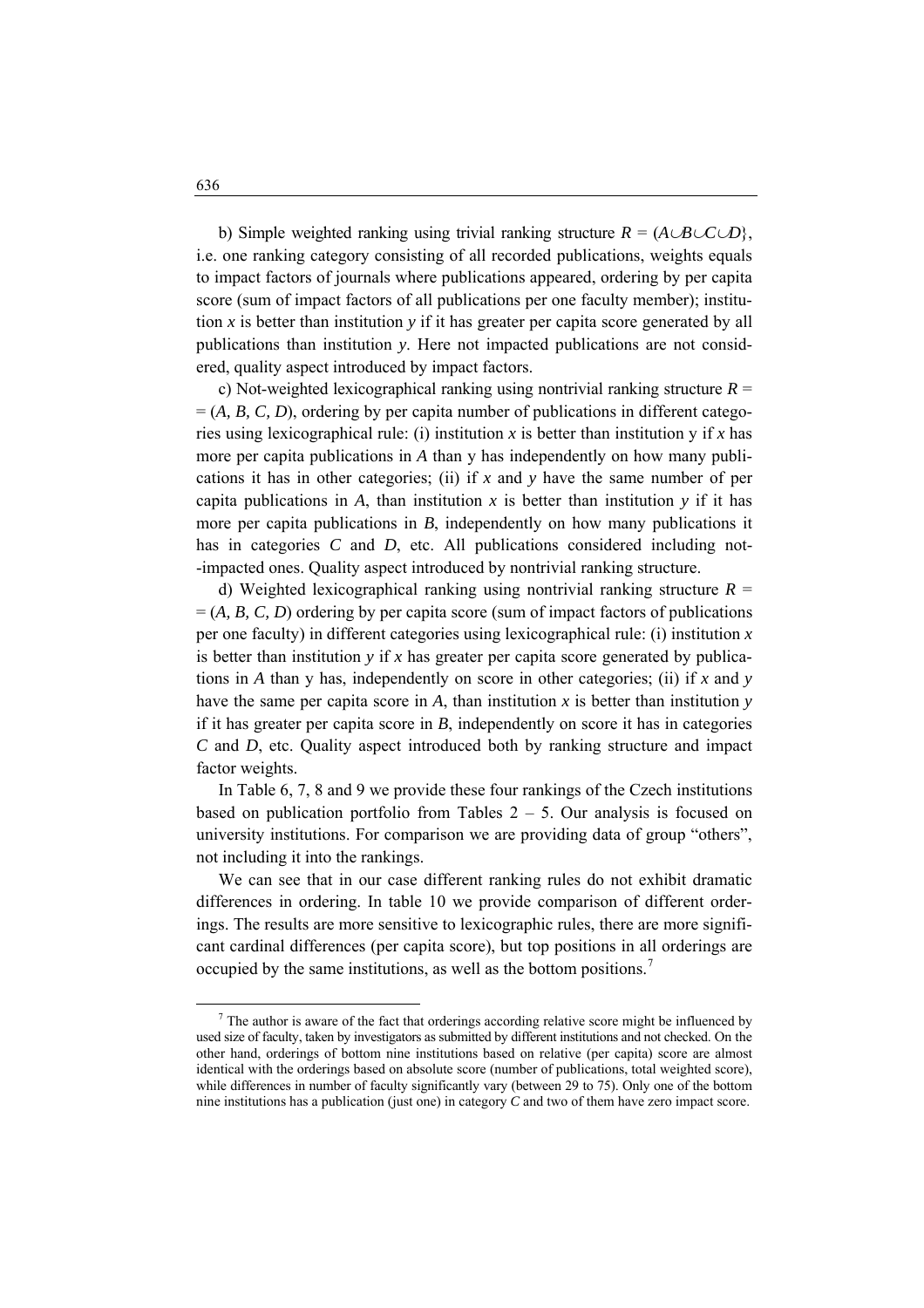# Table 6

**Simple (Egalitarian) Not-Weighted Ranking of Institutions (All Publications Form One Group) see attachment at the end of the file**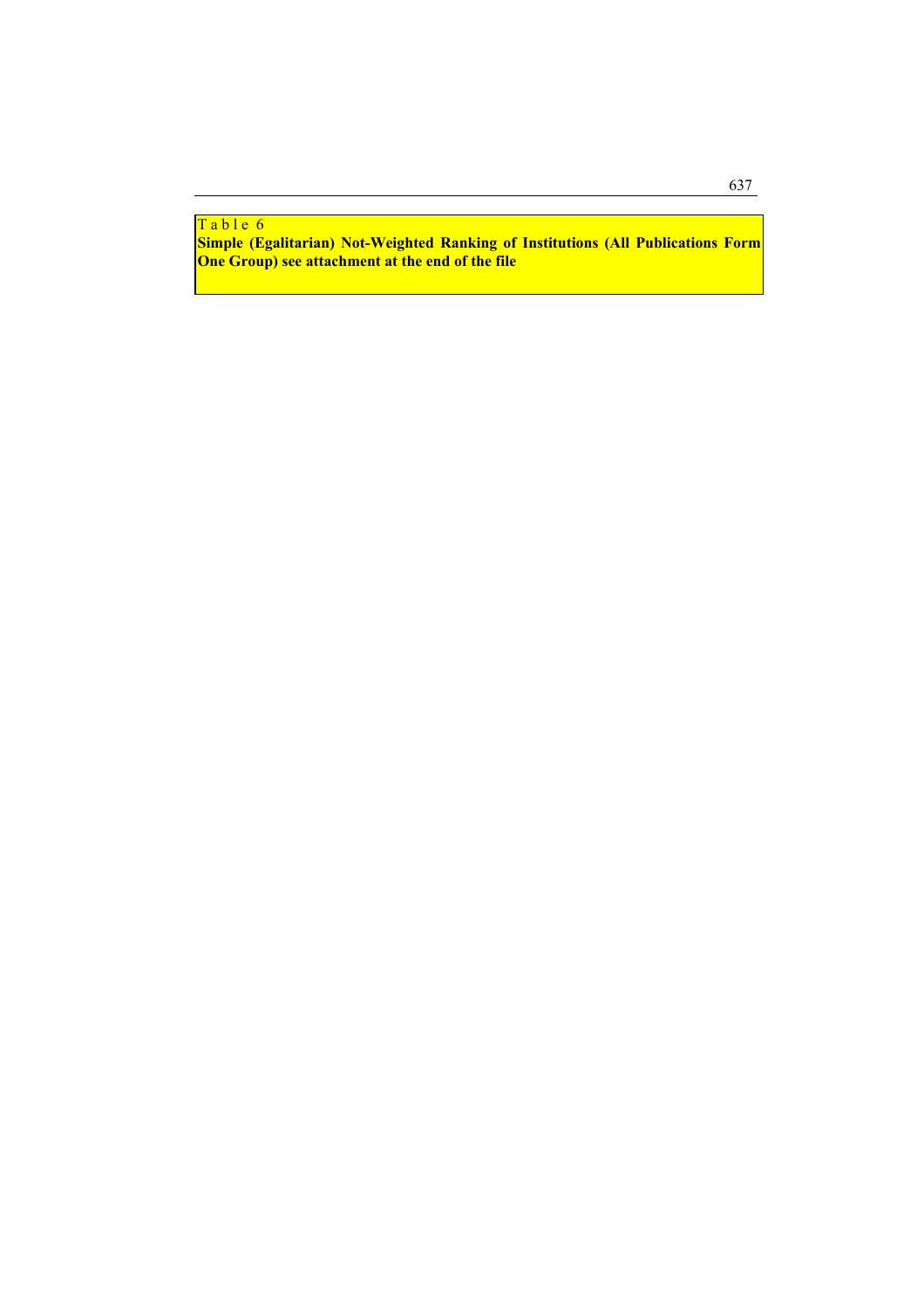# Table 7

**Simple IF Weighted Ranking of Institutions (All Publications Form One Group, IF Used as Weights) see attachment at the end of the file**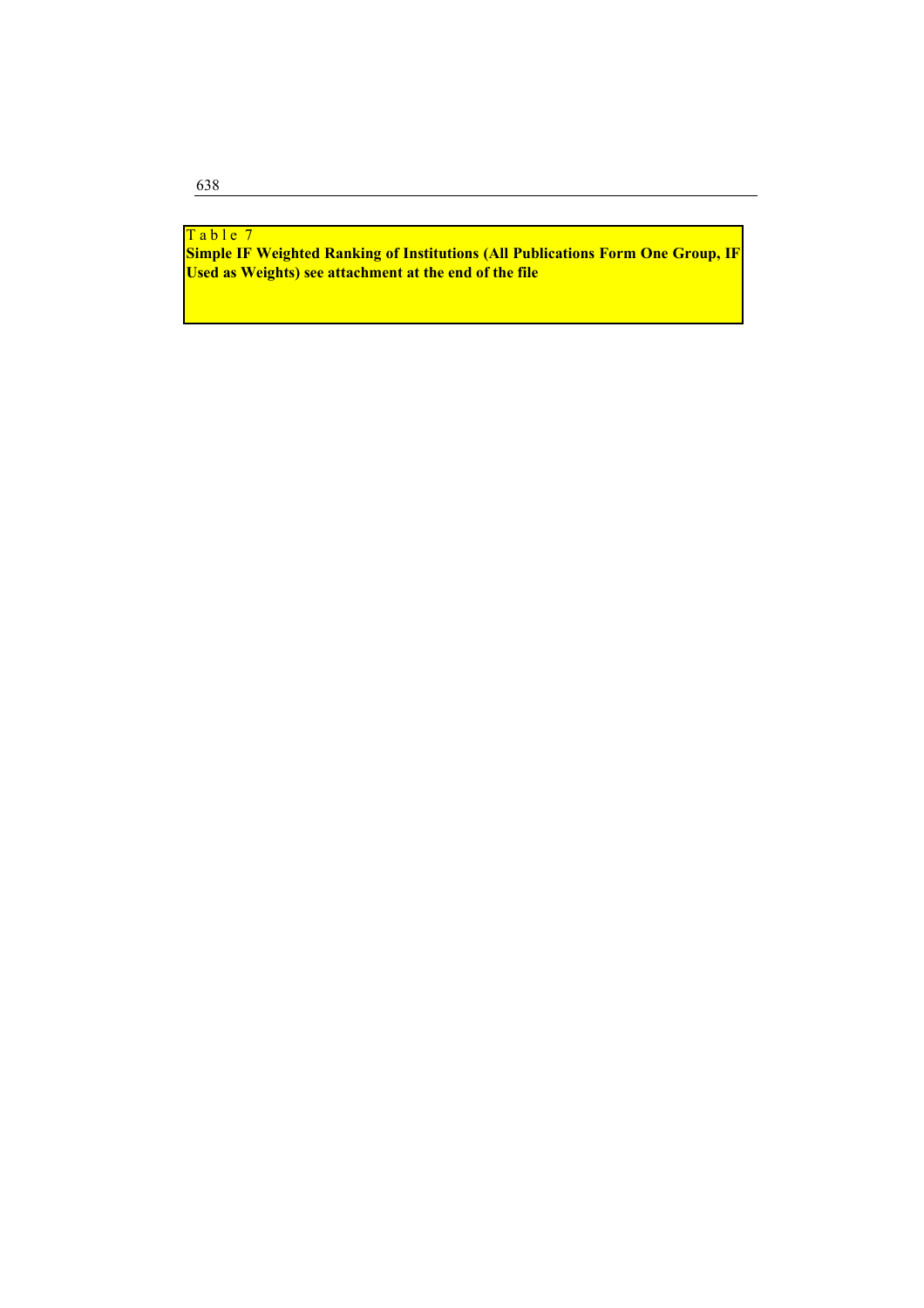<mark>Table 8</mark>

**Not-Weighted Lexicographical Ranking of Institutions (Ranking Structure {A, B, C, D}) see attachment at the end of the file**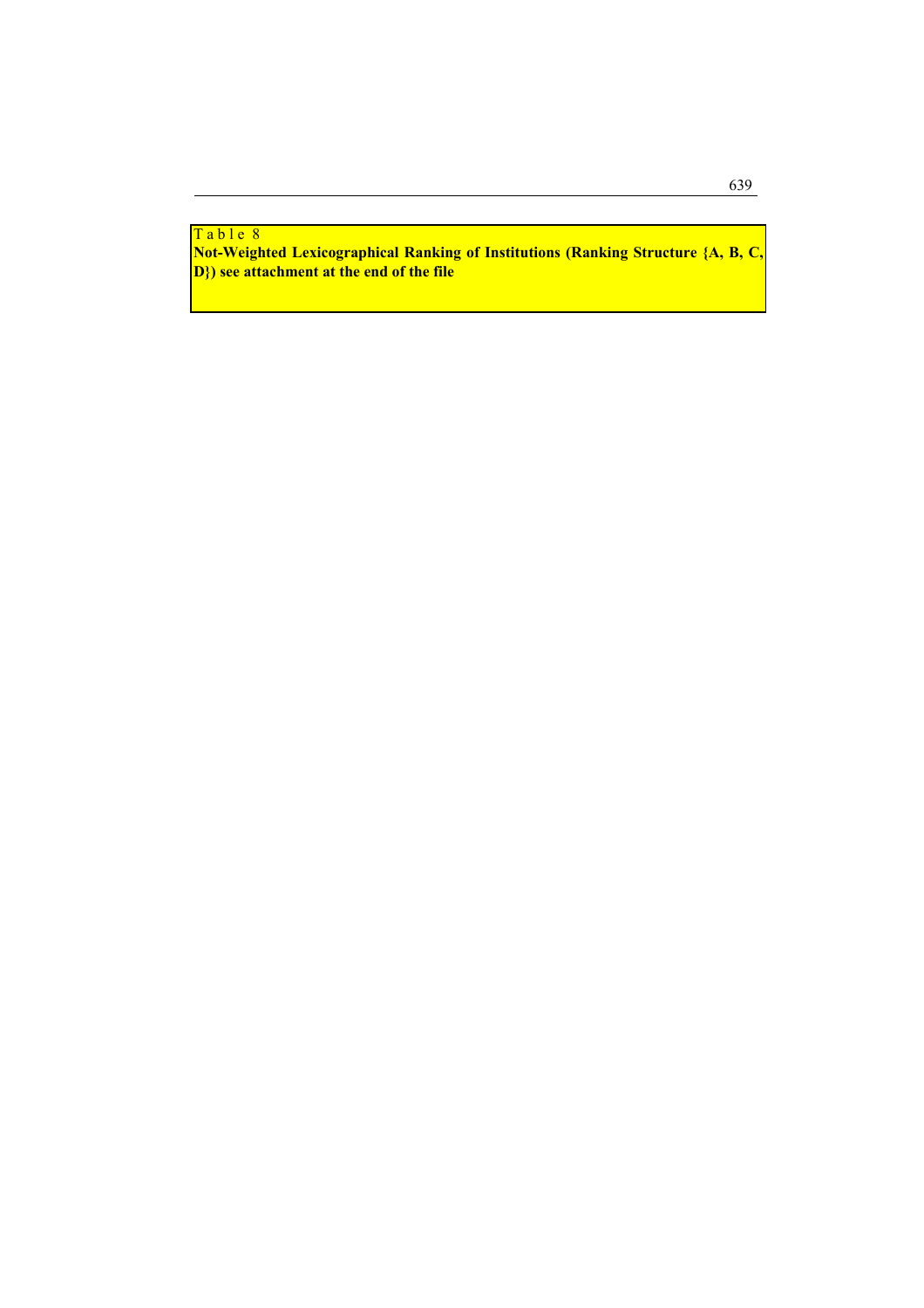Table 9

640

**IF Weighted Lexicographical Ranking of Institutions (Ranking Structure {A, B, C, D}), see attachment at the end of the file**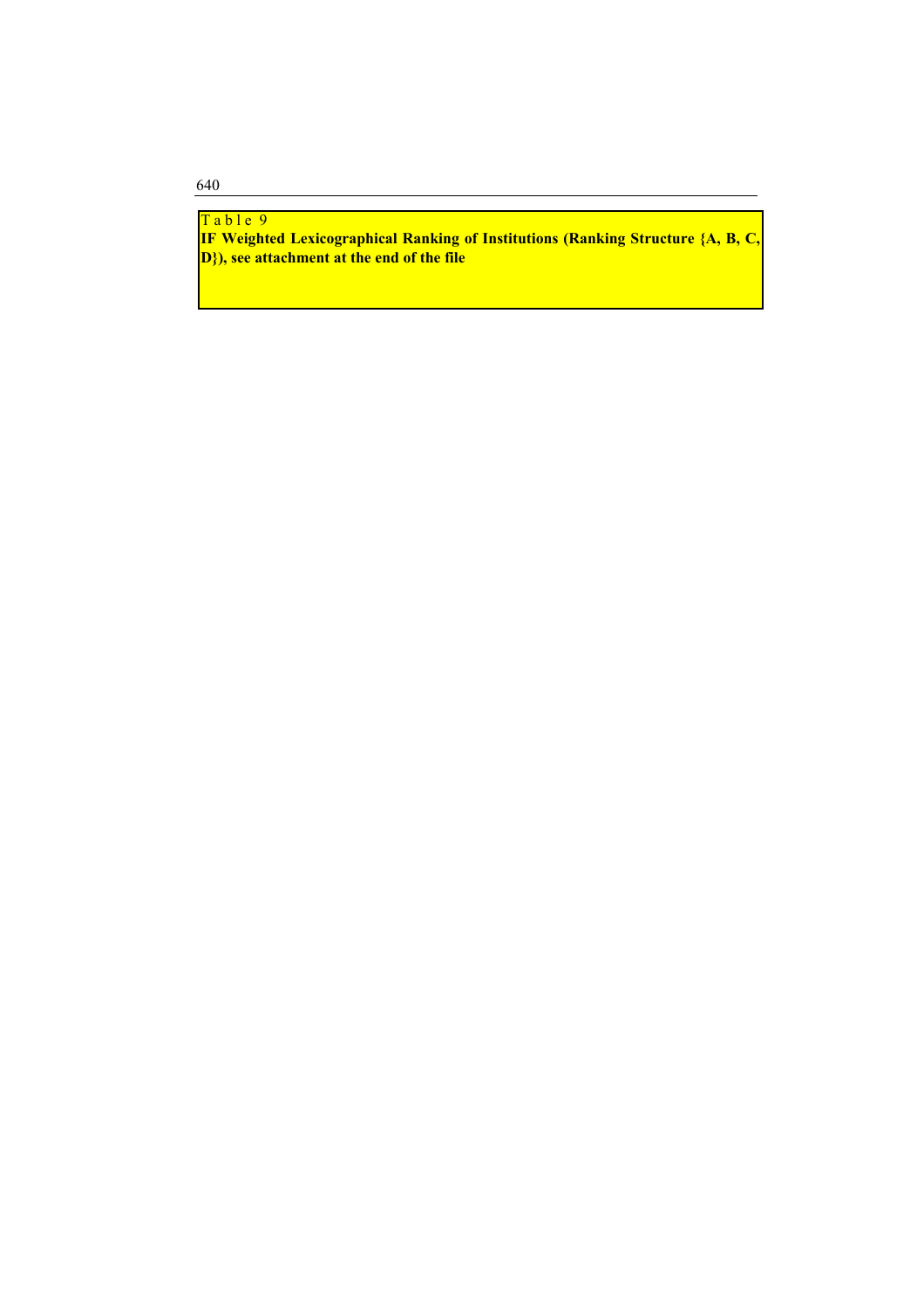**Comparison of Different Ranking Rules (Orderings)** 

| Order | <b>Simple</b><br>Not-weighted | Simple<br>Weighted | Lexicographic<br>Not-weighted | Lexicographic<br>Weighted |
|-------|-------------------------------|--------------------|-------------------------------|---------------------------|
| 1.    | <b>CERGE-EI</b>               | CERGE-EI           | <b>CERGE-EI</b>               | <b>CERGE-EI</b>           |
| 2.    | <b>UK FSV EIS</b>             | <b>UK FSV IES</b>  | <b>UK FSV EIS</b>             | <b>UK FSV IES</b>         |
| 3.    | <b>VSE FNH</b>                | VSE FNH            | <b>VSE FM</b>                 | <b>VSE FM</b>             |
| 4.    | <b>VSE FFU</b>                | <b>VSE FFU</b>     | <b>CZU FPE</b>                | <b>CZU FPE</b>            |
| 5.    | <b>UHK FIM</b>                | <b>VSE FIS</b>     | <b>UHK FIM</b>                | <b>UHK FIM</b>            |
| 6.    | <b>VSE FIS</b>                | <b>VSE FMV</b>     | <b>VSE FNH</b>                | <b>VSE FNH</b>            |
| 7.    | <b>VSE FMV</b>                | <b>VSE FM</b>      | <b>VSE FIS</b>                | <b>VSE FIS</b>            |
| 8.    | <b>MU EF</b>                  | <b>MU EF</b>       | <b>VSE FPH</b>                | <b>VSE FPH</b>            |
| 9.    | <b>VSB EF</b>                 | <b>UHK FIM</b>     | <b>VSB EF</b>                 | <b>VSB EF</b>             |
| 10.   | <b>VSE FPH</b>                | <b>VSB EF</b>      | <b>MU EF</b>                  | MU EF                     |
| 11.   | <b>VSE FM</b>                 | <b>VSE FPH</b>     | <b>VSE FFU</b>                | <b>VSE FFU</b>            |
| 12.   | TUL HF                        | CZU FPE            | <b>VSE FMV</b>                | <b>VSE FMV</b>            |
| 13.   | <b>SUO OPF</b>                | <b>TUL HF</b>      | <b>SUO OPF</b>                | <b>SUO OPF</b>            |
| 14.   | <b>CZU FPE</b>                | <b>JCU FZ</b>      | <b>TUL HF</b>                 | TUL HF                    |
| 15.   | <b>UJEP FSE</b>               | <b>SUO OPF</b>     | <b>UJEP FSE</b>               | <b>JCU FZ</b>             |
| 16.   | <b>JCU FZ</b>                 | <b>MZU FPE</b>     | <b>JCU FZ</b>                 | <b>MZU FPE</b>            |
| 17.   | <b>UTB FME</b>                | <b>UJEP FSE</b>    | <b>UTB FME</b>                | <b>UJEP FSE</b>           |
| 18    | <b>UP FES</b>                 | <b>ZCUFE</b>       | <b>UP FES</b>                 | <b>ZCUFE</b>              |
| 19.   | <b>MZU FPE</b>                | <b>UP FES</b>      | <b>MZU FPE</b>                | <b>UP FES</b>             |
| 20.   | <b>ZCUFE</b>                  | <b>UTB FME</b>     | <b>ZCUFE</b>                  | <b>UTB FME</b>            |

# **6. Concluding Remarks**

 The paper, of course, has no ambition to present all possible ranking rules. For example, recently used ranking methodology of Council of Government of the Czech Republic for Research and Development is using its own scheme of publication and development outputs evaluation with respect to research funding (Cahlík and Pessrová, 2005). Publications and other outputs are classified into 13 groups (ranking categories) and each group has its weight, also results of development (as patents, technologies etc.) are included (see Table 11).

Table 11

|                 | <b>Ranking Category</b>                                      | Weight $w_i$              |  |  |  |  |
|-----------------|--------------------------------------------------------------|---------------------------|--|--|--|--|
| R1              | Papers in impacted journals non Czech or Slovak              | $4 + (10*IF)/(median IF)$ |  |  |  |  |
| R <sub>2</sub>  | Papers in impacted journals in Czech or Slovak               | $1 + (10*IF)/(median IF)$ |  |  |  |  |
| R <sub>3</sub>  | Papers in refereed not impacted journals non Czech or Slovak | 4                         |  |  |  |  |
| R4              | Papers in refereed not impacted journals Czech or Slovak     |                           |  |  |  |  |
| R <sub>5</sub>  | Scientific book non Czech or Slovak                          | 20                        |  |  |  |  |
| R <sub>6</sub>  | Scientific book Czech or Slovak                              |                           |  |  |  |  |
| R7              | Chapter in scientific book non Czech                         | 6                         |  |  |  |  |
| R <sup>8</sup>  | Chapter in scientific book Czech or Slovak                   |                           |  |  |  |  |
| R9              | Chapter in proceedings non Czech or Slovak                   |                           |  |  |  |  |
| R <sub>10</sub> | Chapter in proceedings Czech or Slovak                       |                           |  |  |  |  |
| R <sub>11</sub> | Technology, applied methodology, software product etc.       | 25                        |  |  |  |  |
| R <sub>12</sub> | National patent                                              | 50                        |  |  |  |  |
| R13             | European or world patent                                     | 100                       |  |  |  |  |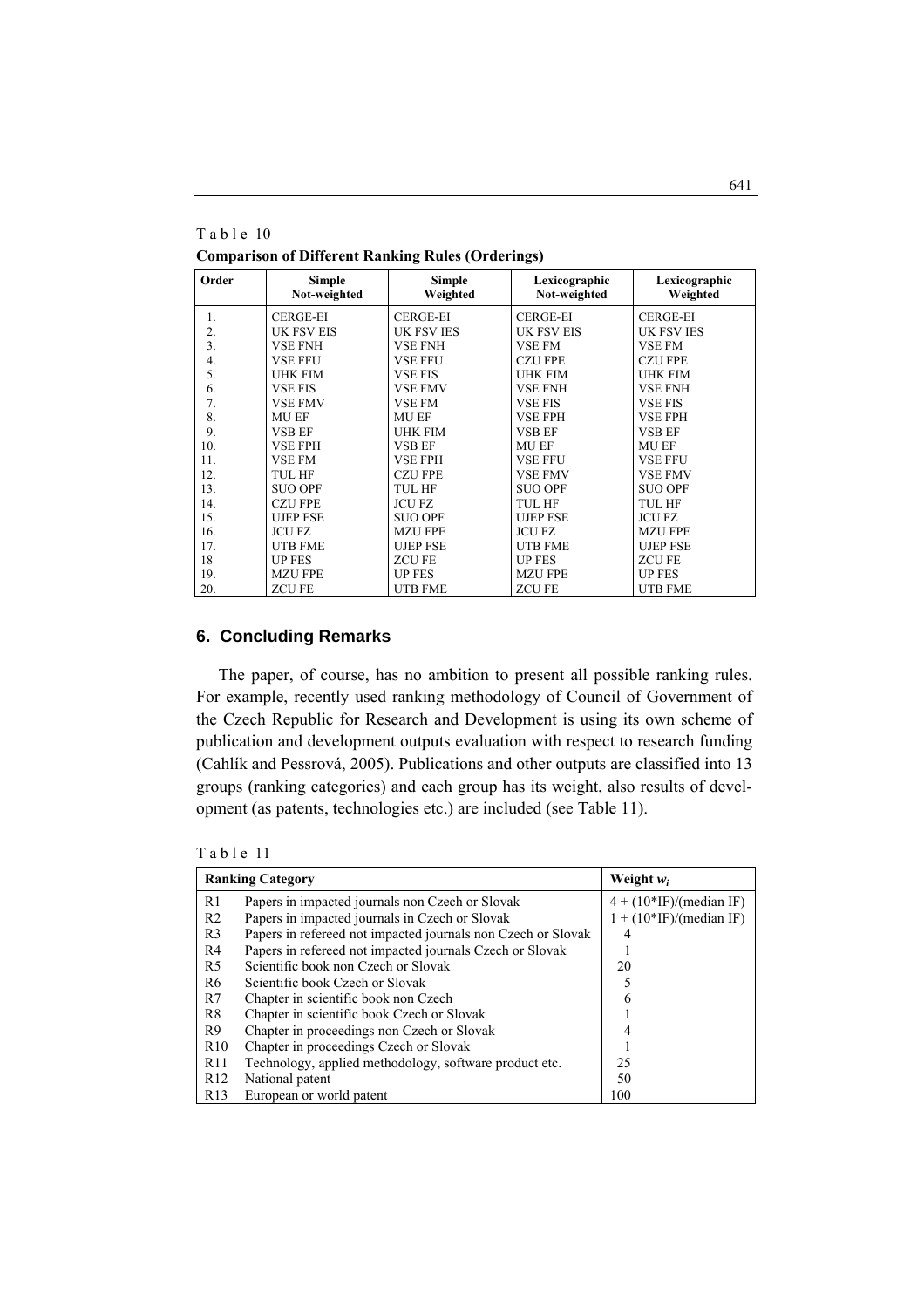Weighted score is defined as

$$
\frac{\sum_{k=1}^{13} w_k t_{ik}}{r_i}
$$

where  $w_k$  is the weight of one output in category  $k$ ,  $t_{is}$  is the number of outputs of institution i in category  $k$ ,  $r_i$  is the government budget subsidy spent in institution  $i$  for research projects in particular period. Quality in this ranking is introduced by weights. One understands that any recognized ranking rule is result of a difficult compromise of different professional groups representing different disciplines and institutions, where group interests and habits are involved. Median normalization makes possible to compare different research disciplines with different scales of impact factors. But the constants in particular weights are rather arbitrary and shifted in favor of books that are in many disciplines (including economics) not considered by international standards to be a part of research production, but rather a compilation or synthesis of research results published in recognized journals. Another weak point of this method is source of data: local RIV database is updated by authors themselves and de facto the only criterion for inclusion into the database is existence of ISSN or ISBN of publication media. Clear definition of refereed journals is missing and in the case of books peer review process is perhaps implicitly assumed, but not explicitly required. Except of that, parameters are changing from year to year, and domestic budget subsidies are a bad proxy for financing research (e.g. international grants and private sector subsidies are not considered).<sup>8</sup>

a proxy for quality of publication (or research result) is usually used impact factor of journal of publication. The reason for that is first of all the serious peer reviewing process as a necessary condition for a journal to be included into the list of considered journals, and objectively evaluated influence of the journal measured by relative number of citations of its publications by other journals. While in declarative dimension nobody questions the quality factor is to be included in any type of evaluation, there is no consensus in quality indicators. As

On the other hand there exist legitimate objections to impact factor as an indicator of quality of a particular publication (see e.g. Garfield, 2005; Špála, 2006). Impact factors undoubtedly indicate the scientific influence of the journals, but only indirectly the influence of publication (they rather say something

 $\overline{a}$ 

<sup>&</sup>lt;sup>8</sup> It would be interesting to compare results of ranking by Czech Government methodology with our results. The problem is that the time intervals are different (while our data cover period 1994 – 2003, Government methodology was introduced in 2002). Preliminary analysis shows that the weight of impacted publications score in total Government score oscillates between  $0\%$  to  $50\%$ , average is  $5\%$ .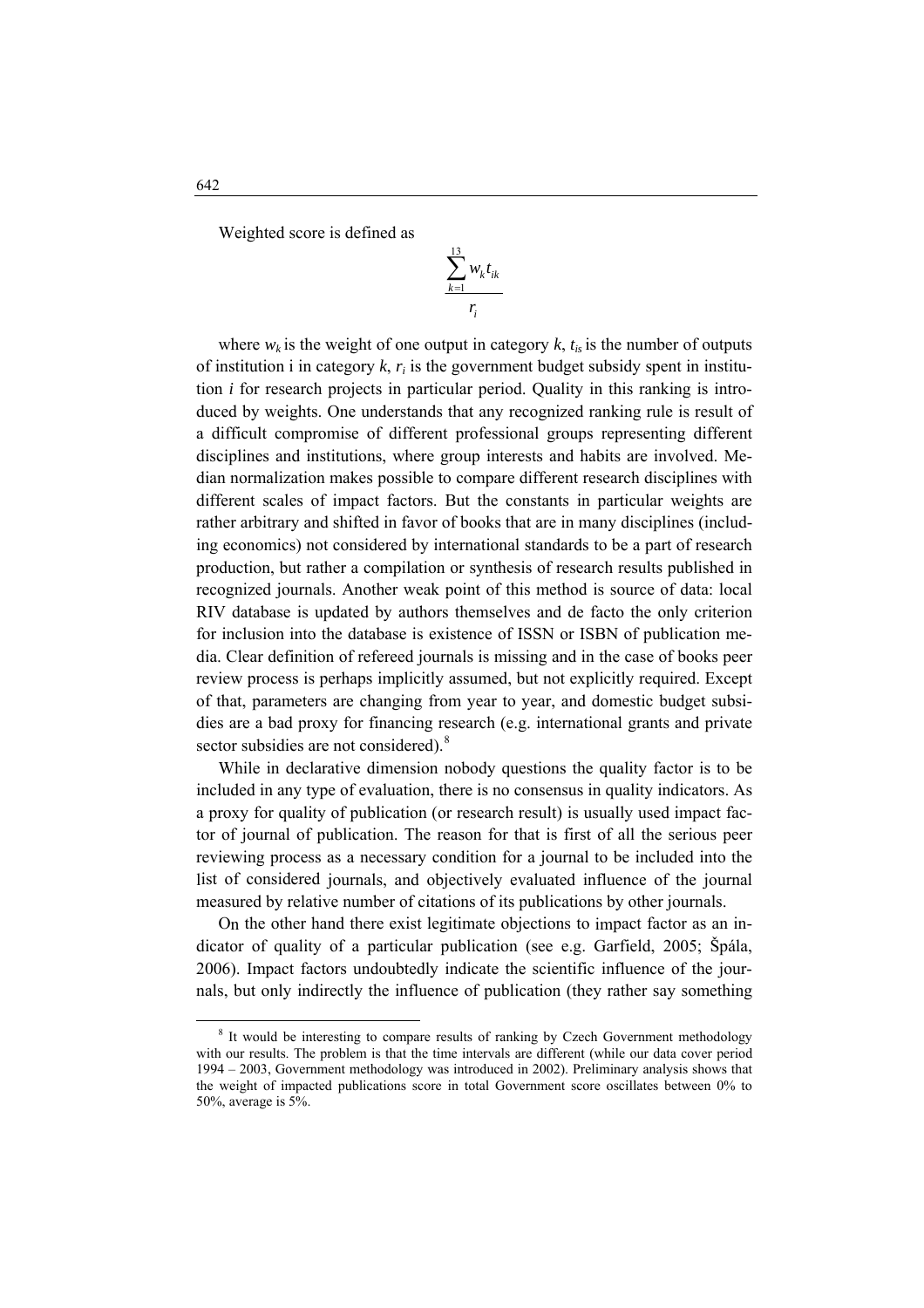about the ability of the author to get the paper into a good journal). On the other hand, frequently used argument is about "national dimension" of some sciences with research results being of interest only for narrow domestic scientific community and having no space on international academic market (usually social sciences and humanities are active in this argumentation). Then the questions are: Include into evaluation publications in not impacted journals, and if yes, with what weights? Include into evaluation books and chapters in books that are not participating in impacting process at all, and if yes, with what weights?

 One way how to solve this dilemma is e.g. to use the similar evaluation process for publications as for the journals, i.e. to measure scientific influence or impact of a publication independently of where it appeared by number of its citations in impacted journals. Let  $c_{ii}$  be the number of citations of a paper *i* by journal *j* (from the list of impacted journals) and  $f_i$  be impact factor of *j*. Then the weight (impact factor) of publication *i* could be defined as

$$
w_i = \sum_{j \in J} c_{ij} f_j
$$

where *J* is the set of impacted media.

 In the same direction goes Hirsch (2005) proposal of so called H-index. An individual has a research performance index H if *h* of his/her *n* papers have at least *h* citations each and the other  $n - h$  papers have at most *h* citations each. First empirical analyses of H-index characteristics of the Czech economists were presented by Cahlík and Pessrová (2006) and Macháček and Kolcunová (2006, 2007). There are more ways how to extend the H-index concept for evaluation of institutions. The most straightforward one is to define H-index of an institution as the number *h* of publications of the institution members having at least *h* citations each when other publications have at most *h* citations each.

 Both of these approaches (impact factor of publication and H-index) bring into the evaluation game good quality not impacted publications. However, the price of that is very high complexity of data processing.

 Another possibility is a compromise between simple not-weighted rule and simple weighted rule with weight of publication  $i$  in media  $j$ 

$$
w_{ij} = \alpha + (1 - \alpha) f_j
$$

where  $\alpha$  is a weight of record (presence in database) and  $(1 - \alpha)$  is the weight of quality of media of publication measured by impact factor,  $0 \le \alpha \le 1$ , providing that used database records not only impacted journals, but also not-impacted media (as it is in EconLit or Google Scholar). This system was used in original research reported in this paper (Turnovec, 2005) with  $\alpha = 0.5$ , but another choice of  $\alpha$  is possible (e.g. minimal impact factor of journals from  $J$ ).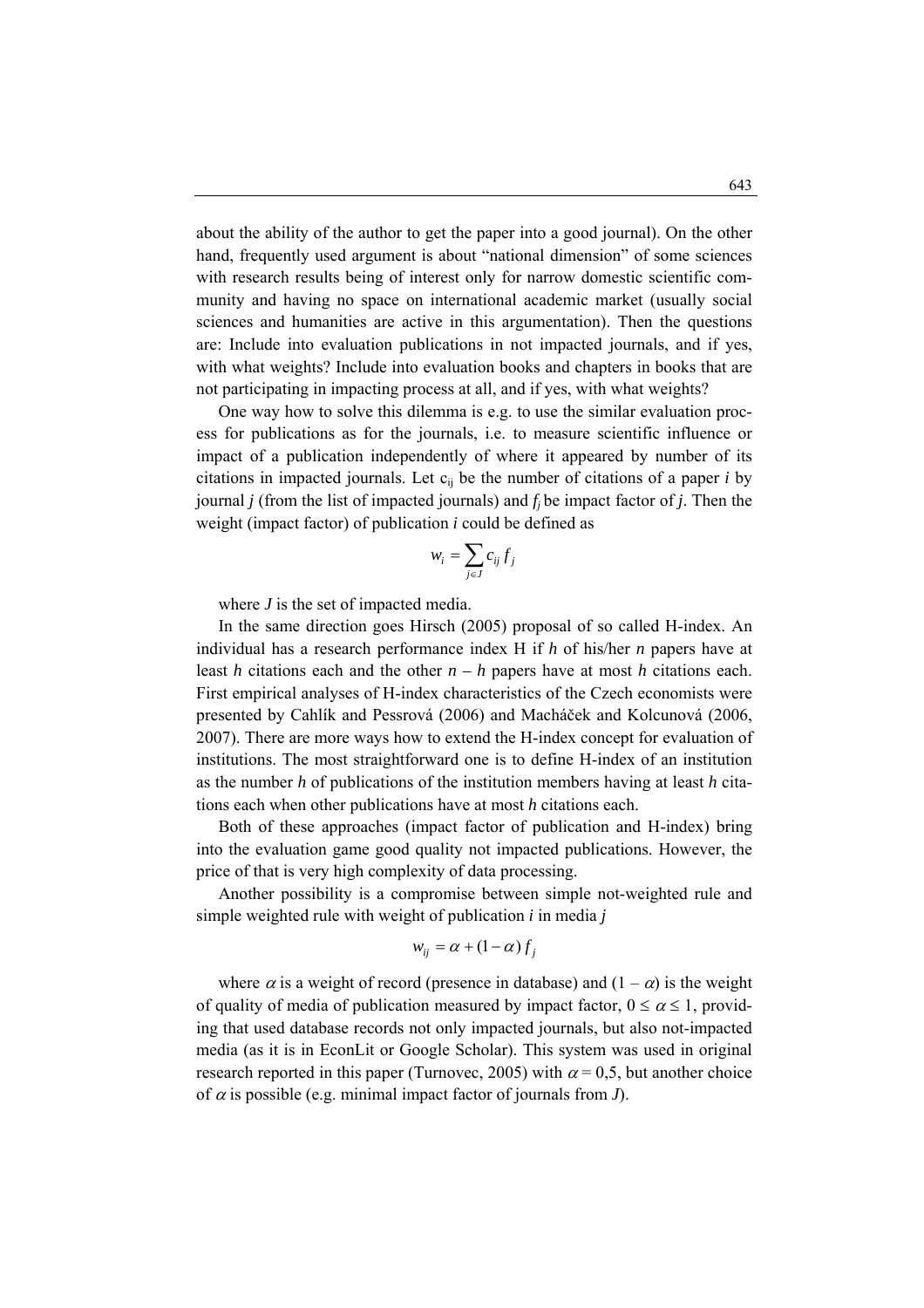Research of ranking rules should continue to provide some general axioms that might bring more objectivity into discussions on "what ranking rules are the right ones". It is always easier to agree on general principles than on some ad hoc counts. Palacios-Huerta and Vold (2004) presented useful ideas and definitions that can bring more light into this controversial dispute.

 Rankings have strong motivation effects, providing signals for individuals and institutions, cultivating publication habits and setting up good guidelines for PhD. students. It is important to reach consensus about selected ranking rules, perhaps on the basis of Professional societies (such as Czech Economic Society), grant agencies etc. Any systematically used ranking rule is better than nothing.

### **References**

- [1] BAUWENS, L. (1998): A New Method to Rank University Research and Researchers in Economics in Belgium. [CORE Discussion Paper.] Louvain: CORE.
- [2] CAHLÍK, T. PESSROVÁ, H. (2006): Using the H-index to Measure Czech Economic Research and Czech Researchers Habits Related to Research Papers. [Presented at: 4. výroční konference České společnosti ekonomické.] Praha, 25. 11. 2006.
- [3] CAHLÍK, T. PESSROVÁ, H. (2005): Hodnocení pracovišť výzkumu a vývoje. [Working Paper, No. 87.] Praha: UK FSV – IES.
- [4] CIAIAN, P. POKRIVČÁK, J. RAJČÁNIOVÁ, M. (2005): Stav ekonomickej vedy na Slovensku. Finance a úvěr – Czech Journal of Economics and Finance, *55*, No. 11 – 12, pp. 546 – 562.
- [5] DOLADO, J. J. GARCIA-ROMERO, A. ZANARRO, G. (2003): Publishing Performance in Economics: Spanish Rankings (1990 – 1990). Spanish Economic Review, *5*, pp. 85 – 103.
- [6] DUSANSKY, R. VERNON, C. J. (1998): Ranking of U.S. Economic Departments. Journal of Economic Perspectives, *12*, No. 1, pp. 157 – 170.
- [7] FUSFELD, D. R. (1956): The Program of the American Economic Meetings. American Economic Review, *46*, pp. 642 – 644.
- [8] GARFIELD, E. (1972): Citation Analysis as a Tool in Journal Evaluation. Science, *178*, pp. 471 – 479.
- [9] GARFIELD, E. (2005): The Agony and the Ecstasy, the History and Meaning of the Journal Impact Factor. [International Congress on Peer Review and Biomedical Publications.] Chicago, Sept. 16, 2005 <www.eugenegarfield.org>.
- [10] GRAVES, P. E. MARCHAND, J. E. THOMPSON, R. (1982): Economics Departmental Rankings: Research Incentives, Constraints and Efficiency. American Economic Review, *72*, No. 5, pp. 1131 – 1141.
- [11] GREGOR, M. SCHNEIDER, O. (2005): The World is Watching: Rankings of Czech and Slovak Economics Departments. Finance a úvěr – Czech Journal of Economics and Finance, *55*, No. 11 – 12, pp. 518 – 530.
- [12] GREGOR, M. (2006): Hodnocení ekonomických pracovišť a ekonomů: koho, proč, čím a jak. Politická ekonomie, *LIV*, No. 3, pp. 394 – 414.
- [13] HIRSCH, J. E. (2005): An Index to Quantify an Individual's Scientific Research Output. [Proceedings of the National Academy of Sciences of the United States of America, Vol. 102, No. 46.] La Jolla: University of California at San Diego, pp. 16569 – 16572.
- [14] KALAITZIDAKIS, P. MAMUNEAS, T. P. STENOS, T. (2003): Ranking of Academic Journals and Institutions in Economics. Journal of the European Economic Association, *1*, No. 6, pp. 1346 – 1366.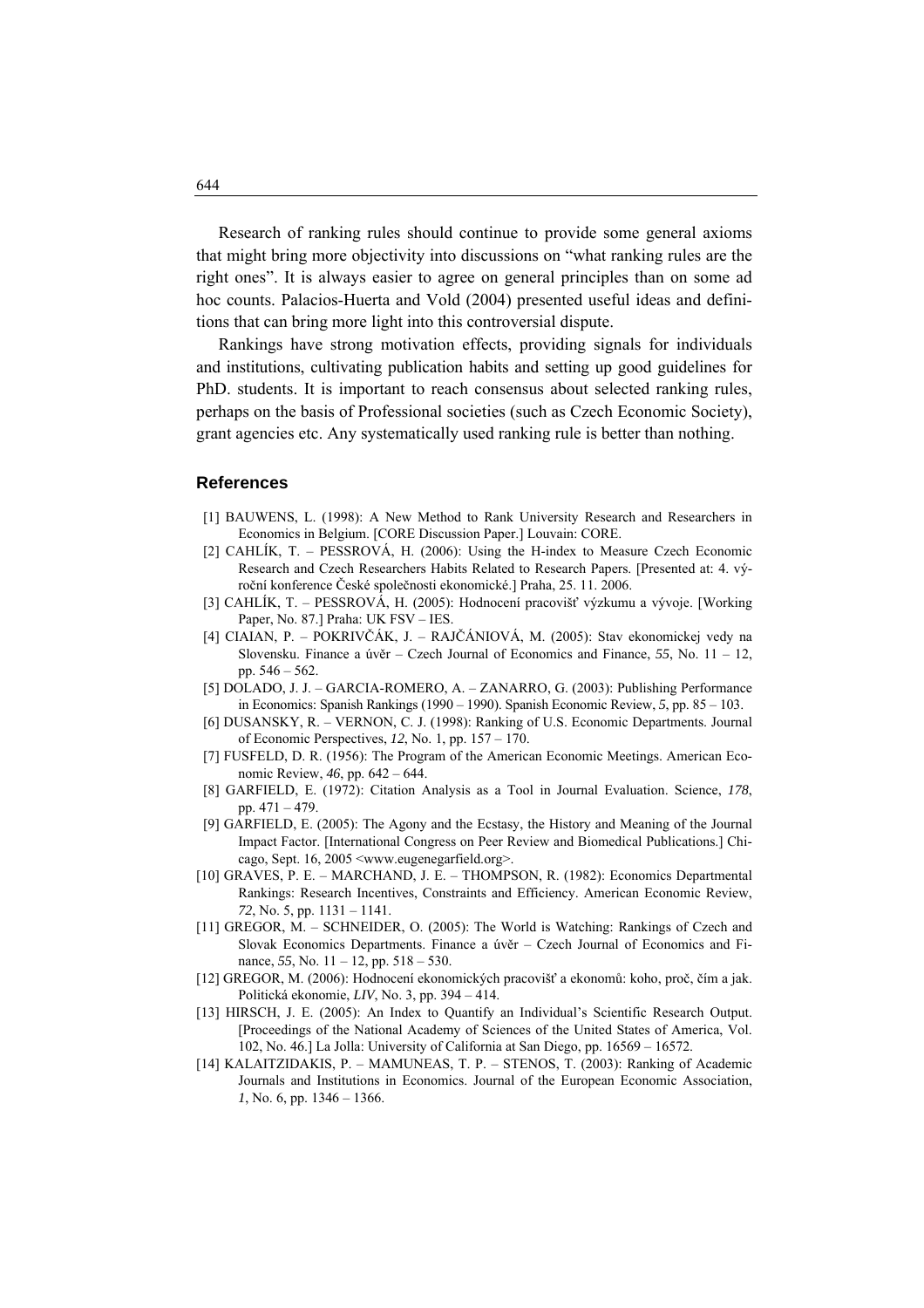- [15] KIRMAN, A. DAHL, M. (1994): Economic Research in Europe. European Economic Review, *38*, pp. 505 – 522.
- [16] KOCHER, M. G. LUPTÁČIK, M. SUTTER, M. (2006): Measuring Productivity of Research in Economics: A Cross-Country Study Using DEA. Socio-Economic Planning Sciences, *40*, No. 4, pp. 314 – 332.
- [17] LUBRANO, M. BAUWENS, L. KIRMAN, A. PROTOPOPESCU, C. (2003): Ranking Economics Departments in Europe: A Statistical Approach. Journa l of the European Economic Association, *1*, No. 6, pp. 1367 – 1401.
- [18] MACHÁČEK, M. (2004): Komparace tematické struktury časopiseckých publikací českých a evropských ekonomů. Politická ekonomie, *LII*, No. 1, pp. 74 – 90.
- [19] MACHÁČEK, M. KOLCUNOVÁ, E. (2005): Jak se v ČR žije kandidátům na docenty a profesory? Analýza publikačních aktivit v ekonomických disciplínách. Finance a úvěr – Czech Journal of Economics and Finance, *55*, No. 11 –12, pp. 563 – 577.
- [20] MACHÁČEK, M. KOLCUNOVÁ, E. (2006): Hirschovo číslo a Turnovcův citační žebříček ekonomů. [Presented at: 4. výroční konference České společnosti ekonomické.] Praha, 6. 25. 11. 200
- [21] MACHÁČEK, M. KOLCUNOVÁ, E. (2007): Hirschovo číslo a žebříčky českých ekonomů. [Manuscript, to appear in Politická ekonomie.]
- [22] MÜNICH, D. (2006): Measuring Economics Research in the Czech Republic, a Comment. Finance a úvěr – Czech Journal of Economics and Finance, *56*, No. 11 – 12, pp. 522 – 533.
- [23] N EARY, J. P. MIRRLEES, J. A. TIROLE, J. (2003): Evaluating Economics Research in Europe: an Introduction. Journal of the European Economic Association, 1, No. 6, pp. 1239 – 1249.
- [24] PALACIOS-HUERTA, I. VOLD, O. (2004): The Measurement of Intellectual Influence. Econometrica, *72*, No. 3, pp. 963 – 977.
- [25] ŠP ÁLA, M. (2006): Impakt faktor dobrý sluha ale špatný pán. Časopis lékařů českých, *145*, pp. 69 – 78.
- [26] TURNOVEC, F. (2005): Institucionální vědecký kapitál a individuální výkonnost ekonomů v ČR. Finance a úvěr – Czech Journal of Economics and Finance, *55*, No. 11 – 12, pp. 531 – 546.
- SCHUH, V. (eds.): Three Social Science Disciplines in Central and Eastern Europe. Berlin: [27] TURNOVEC, F. (2002): Economics in the Czech Republic. In: KAASE, M. and SPAR-Social Science Information Centre, pp. 50 – 64.
- [28] TURNOVEC, F.: (2004a): Economic Research in the Czech Republic: Entering International Operations Research, pp.  $187 - 194$ . Academic Market. In: Quantitative Methods in Economics. Bratislava: Slovak Society for
- PRAŽOVÁ, I. and SCHNEIDER, O. (eds.): Rozvoj české společnosti v Evropské unii. [29] TURNOVEC, F. (2004b): Česká ekonomická věda na mezinárodním akademickém trhu: měření vědeckého kapitálu vysokoškolských a dalších výzkumných pracovišť. In: KOTÁBOVÁ, V., Praha: Matfyzpress, pp. 77 – 84.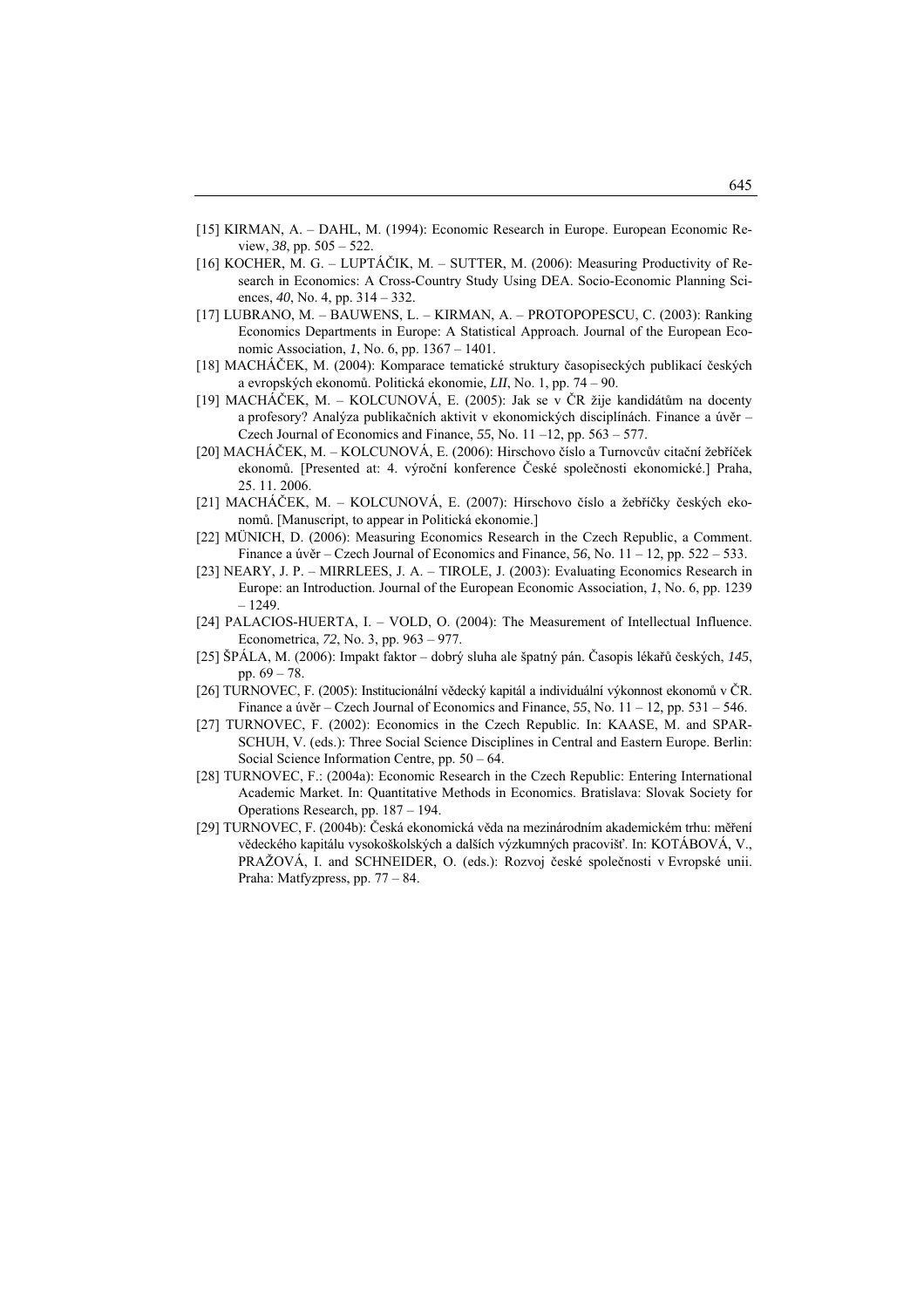|                                                   |       | <b>CERGE</b>   | <b>UK FSV</b>            | <b>VSE</b>     | <b>VSE</b>     | <b>VSE</b> | <b>VSE</b> | <b>VSB</b> | <b>CZU</b> | <b>UHK</b> |               |              |
|---------------------------------------------------|-------|----------------|--------------------------|----------------|----------------|------------|------------|------------|------------|------------|---------------|--------------|
| Journal                                           | IF    | -EI            | <b>IES</b>               | <b>FNH</b>     | <b>FIS</b>     | <b>FPH</b> | <b>FM</b>  | EF         | <b>FPE</b> | <b>FIM</b> | <b>Others</b> | <b>Total</b> |
| International Journal of Intelligent Systems      | 0.875 |                |                          |                |                |            |            |            |            |            |               |              |
| Rationality and Society                           | 0.867 |                |                          |                |                |            |            |            |            |            |               |              |
| Journal of Business Venturing                     | 0.852 |                |                          |                |                |            |            |            |            |            |               |              |
| International Economic Review                     | 0.840 |                |                          |                |                |            |            |            |            |            |               |              |
| Annals of Mathematics and Artificial Intelligence | 0.837 |                |                          |                |                |            |            |            |            |            |               |              |
| Journal of Development Economics                  | 0.832 | $\overline{c}$ |                          |                |                |            |            |            |            |            |               |              |
| Oxford Economic Papers-New Series                 | 0.824 |                |                          |                |                |            |            |            |            |            |               |              |
| Pattern Recognition Letters                       | 0.809 |                |                          |                |                |            |            |            |            |            |               |              |
| Journal of Public Economics                       | 0.786 |                |                          |                |                |            |            |            |            |            |               |              |
| Journal of Evolutionary Economics                 | 0.778 |                |                          |                |                |            |            |            |            |            |               |              |
| Journal of Comparative Economics                  | 0.746 | 3              |                          |                |                |            |            |            |            |            |               |              |
| Computational Statistics & Data Analysis          | 0.711 |                |                          |                |                |            |            |            |            |            |               |              |
| Environmental & Resource Economics                | 0.702 |                |                          | $\overline{2}$ |                |            |            |            |            |            |               |              |
| Journal of European Social Policy                 | 0.700 |                |                          |                |                |            |            |            |            |            |               |              |
| Regional Science and Urban Economics              | 0.694 |                |                          |                |                |            |            |            |            |            |               |              |
| Journal of Economic Dynamics & Control            | 0.690 |                |                          |                |                |            |            |            |            |            |               |              |
| Post-Soviet Geography and Economics               | 0.677 |                |                          |                |                |            |            |            |            |            |               |              |
| International Journal of Game Theory              | 0.653 |                |                          |                |                |            |            |            |            |            |               |              |
| European Journal of Operational Research          | 0.605 |                |                          |                |                |            |            |            |            |            |               |              |
| Review of Economic Dynamics                       | 0.600 |                |                          |                |                |            |            |            |            |            |               |              |
| Journal of Optimization Theory and Applications   | 0.583 |                |                          |                |                |            |            |            |            |            |               |              |
| Cybernetics and Systems                           | 0.581 |                |                          |                |                |            |            |            |            |            |               |              |
| Journal of Business Ethics                        | 0.580 |                |                          |                |                |            |            |            |            |            | $\mathcal{D}$ |              |
| Management Learning                               | 0.568 |                |                          |                |                |            |            |            |            |            |               |              |
| Journal of Economic Behavior & Organization       | 0.566 | 3              |                          |                |                |            |            |            |            |            |               |              |
| Rural Sociology                                   | 0.561 |                |                          |                |                |            |            |            |            |            |               |              |
| Small Business Economics                          | 0.534 |                |                          |                |                |            |            |            |            |            |               |              |
| Total                                             |       | 16             | $\overline{\mathcal{A}}$ | $\overline{2}$ | $\overline{2}$ |            | 2          |            |            |            | 12            | 42           |

T a b l e 3 **Cluster B, Publications in Impacted Journals with Impact Factor Among 0.5 and 1 (1994 – 2003)**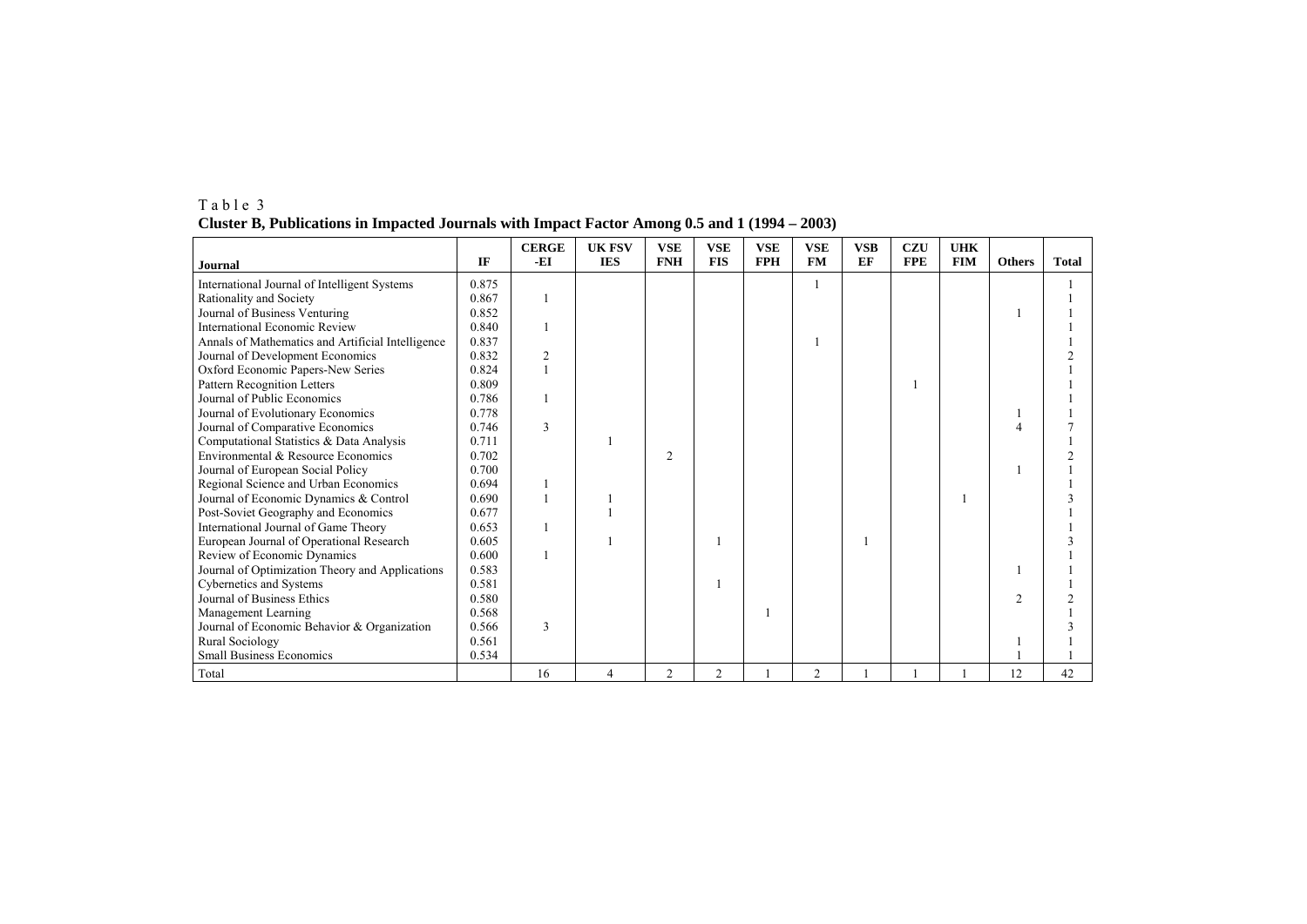| Journal                                                                  | IF             | <b>CERGE- UK FSV</b><br>EI | <b>IES</b>     | <b>VSEF</b><br><b>NH</b> | <b>VSEF</b><br><b>FU</b> | <b>VSEF</b><br><b>IS</b> | <b>VSEF</b><br>M | <b>VSEF</b><br><b>MV</b> | <b>VSB</b><br>EF | <b>MUEF</b>    | <b>SUO</b><br><b>OPF</b> | <b>CZUF</b><br>PE | <b>Others</b>            | <b>Total</b> |
|--------------------------------------------------------------------------|----------------|----------------------------|----------------|--------------------------|--------------------------|--------------------------|------------------|--------------------------|------------------|----------------|--------------------------|-------------------|--------------------------|--------------|
| Europe-Asia Studies                                                      | 0.475          |                            |                |                          |                          |                          |                  |                          |                  |                |                          |                   |                          |              |
| Annals of the Institute of Statistical Mathematics                       | 0.468          |                            | $\overline{2}$ |                          |                          |                          |                  |                          |                  |                |                          |                   |                          |              |
| Kyklos                                                                   | 0.449          |                            |                |                          |                          |                          |                  |                          |                  |                |                          |                   |                          |              |
| Russian and East European Finance and Trade                              | 0.444          |                            |                |                          | $\overline{2}$           |                          |                  |                          |                  |                |                          |                   |                          |              |
| Journal of Institutional and Theoretical Economics                       | 0.407          |                            |                |                          |                          |                          |                  |                          |                  |                |                          |                   |                          |              |
| Sociological Quarterly                                                   | 0.397          |                            |                |                          |                          |                          |                  |                          |                  |                |                          |                   |                          |              |
| Journal of Agricultural Economics                                        | 0.390          |                            | $\overline{c}$ |                          |                          |                          |                  |                          |                  |                |                          |                   |                          |              |
| Journal of Futures Markets                                               | 0.390          |                            |                |                          |                          |                          |                  |                          |                  |                |                          |                   |                          |              |
| Journal of Higher Education                                              | 0.375          |                            |                |                          |                          |                          |                  |                          |                  |                |                          |                   |                          |              |
| Journal of Economic Issues                                               | 0.373          |                            |                |                          |                          |                          |                  |                          |                  | $\mathfrak{D}$ |                          |                   |                          |              |
| Economics of Transition                                                  | 0.367          | 6                          |                |                          |                          |                          |                  |                          |                  |                |                          |                   | $\overline{\phantom{0}}$ |              |
| Southern Economic Journal                                                | 0.361          | $\overline{c}$             |                |                          |                          |                          |                  |                          |                  |                |                          |                   |                          |              |
| Nonprofit and Voluntary Sector Quarterly                                 | 0.355          |                            |                |                          |                          |                          |                  |                          |                  |                |                          |                   |                          |              |
| Comunist and Post-Communist Studies                                      | 0.340          |                            |                |                          |                          |                          |                  |                          |                  |                |                          |                   |                          |              |
|                                                                          |                |                            |                |                          |                          |                          |                  |                          |                  |                |                          |                   |                          |              |
| <b>Economics Letters</b>                                                 |                |                            |                |                          |                          |                          |                  |                          |                  |                |                          |                   |                          |              |
| Fuzzy Sets and Systems<br>Kybernetika                                    | 0.323<br>0.319 |                            | $\overline{2}$ |                          |                          | $\overline{c}$           |                  |                          |                  |                |                          |                   | 10                       |              |
|                                                                          | 0.312          |                            |                |                          |                          |                          |                  |                          |                  |                |                          |                   |                          |              |
| Journal of Computational and Applied Mathematics<br>Discrete Mathematics | 0.303          |                            |                |                          |                          |                          |                  |                          |                  |                |                          |                   |                          |              |
|                                                                          | 0.301          | 2                          |                |                          |                          |                          |                  |                          |                  |                |                          |                   |                          |              |
| Economic Inquiry                                                         | 0.301          |                            |                |                          |                          |                          |                  |                          |                  |                |                          |                   |                          |              |
| Zeitschrift fur Angewandte Mathematik und Mechanik<br>Public Choice      | 0.297          |                            |                |                          |                          |                          |                  |                          |                  |                |                          |                   |                          |              |
|                                                                          | 0.293          | $\overline{c}$             |                | $\overline{2}$           | $\overline{2}$           |                          |                  |                          | $\mathbf{3}$     |                |                          |                   | 31                       |              |
| Eastern European Economics                                               | 0.282          |                            |                |                          |                          |                          |                  |                          |                  |                |                          |                   |                          |              |
| <b>Computational Statistics</b>                                          |                |                            |                |                          |                          |                          |                  |                          |                  |                |                          |                   |                          |              |
| Emerging Markets Finance and Trade                                       | 0.273          |                            |                |                          |                          |                          |                  |                          |                  |                |                          |                   |                          |              |
| Current Psychology of Cognition                                          | 0.255          |                            |                |                          |                          |                          |                  |                          |                  |                |                          |                   |                          |              |
| International Journal of Uncertainty                                     | 0.252          |                            |                |                          |                          |                          |                  |                          |                  |                |                          |                   |                          |              |
| Total                                                                    |                | 21                         | 9              | $\overline{2}$           | 4                        | $\overline{c}$           |                  | 2                        |                  | $\overline{2}$ |                          | $\overline{c}$    | 61                       | 110          |

T a b l e 4 **Cluster C, Publications in Impacted Journals with Impact Factor Among 0.25 and 0.5 (1994 – 2003)**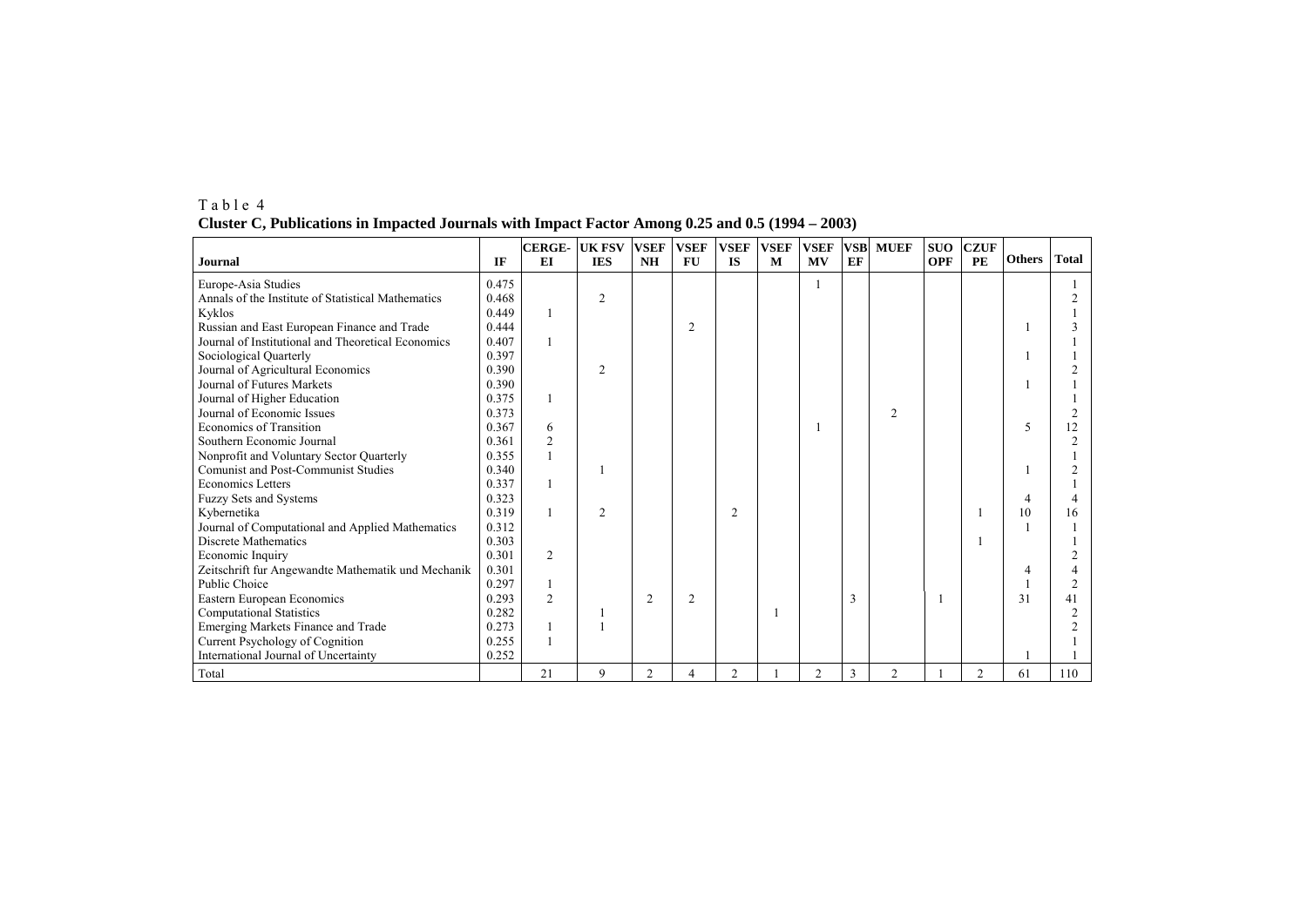| <b>Journals</b>                                | IF    | <b>CERGE</b><br>-EI | <b>UK FSV</b><br><b>IES</b> | <b>VSE</b><br><b>FNH</b> | <b>VSE</b><br><b>FFU</b> | <b>VSE</b><br><b>FIS</b> | <b>VSE</b><br><b>FPH</b> | <b>VSE</b><br><b>FM</b> | <b>VSE</b><br><b>FMV</b> | <b>VSB</b><br>EF | MU<br>EF |
|------------------------------------------------|-------|---------------------|-----------------------------|--------------------------|--------------------------|--------------------------|--------------------------|-------------------------|--------------------------|------------------|----------|
| Journal of Economic Education                  | 0.239 |                     |                             |                          |                          |                          |                          |                         |                          |                  |          |
| <b>Economic Modelling</b>                      | 0.236 |                     |                             |                          |                          |                          |                          |                         |                          |                  |          |
| Politická Ekonomie                             | 0.235 | 21                  | 31                          | 35                       | 39                       | 51                       | 12                       |                         | 29                       | 10               |          |
| Československá psychologie                     | 0.232 |                     |                             |                          |                          |                          |                          |                         |                          |                  |          |
| Czech Journal of Animal Science                | 0.217 |                     |                             |                          |                          |                          |                          |                         |                          |                  |          |
| International Tax and Public Finance           | 0.215 |                     |                             |                          | $\overline{2}$           |                          |                          |                         |                          |                  |          |
| Computational Intelligence                     | 0.203 |                     |                             |                          |                          |                          |                          |                         |                          |                  |          |
| <b>Statistical Papers</b>                      | 0.203 |                     |                             |                          |                          | 2                        |                          |                         |                          |                  |          |
| <b>Applied Economics</b>                       | 0.200 | 2                   |                             |                          |                          |                          |                          |                         |                          |                  |          |
| Journal of Political & Military Sociology      | 0.200 |                     |                             |                          |                          |                          |                          |                         |                          |                  |          |
| Journal of Macroeconomics                      | 0.179 |                     |                             |                          |                          |                          |                          |                         |                          |                  |          |
| International Journal of General Systems       | 0.172 |                     |                             |                          |                          |                          |                          |                         |                          |                  |          |
| History of Political Economy                   | 0.142 |                     |                             |                          |                          |                          |                          |                         |                          |                  |          |
| Finance a úvěr                                 | 0.112 | 21                  | 27                          | $\overline{2}$           | 20                       | $\overline{c}$           |                          |                         |                          | 19               |          |
| Control and Cybernetics                        | 0.101 |                     |                             |                          |                          |                          |                          |                         | $\overline{3}$           |                  |          |
| Sociologický časopis                           | 0.063 |                     |                             |                          |                          |                          |                          |                         |                          |                  |          |
| Ekonomický časopis                             | 0.062 |                     |                             |                          |                          |                          |                          |                         | 4                        | 3                |          |
| Studies in Nonlinear Dynamics and Econometrics | 0.034 |                     |                             |                          |                          |                          |                          |                         |                          |                  |          |
| Prague Economic Papers                         |       | 9                   | 15                          | 6                        | 9                        | 9                        | 4                        |                         | 6                        |                  |          |
| Others not impacted                            |       | 77                  | 65                          | 4                        | 4                        | 12                       | 6                        | $\overline{2}$          | 18                       | 29               |          |
| Total                                          |       | 135                 | 140                         | 48                       | 75                       | 77                       | 24                       | $\overline{4}$          | 61                       | 61               | 11       |

T a b l e 5 **Cluster D, Publications in Journals with Impact Factor Less Than 0.25 (1994 – 2003)**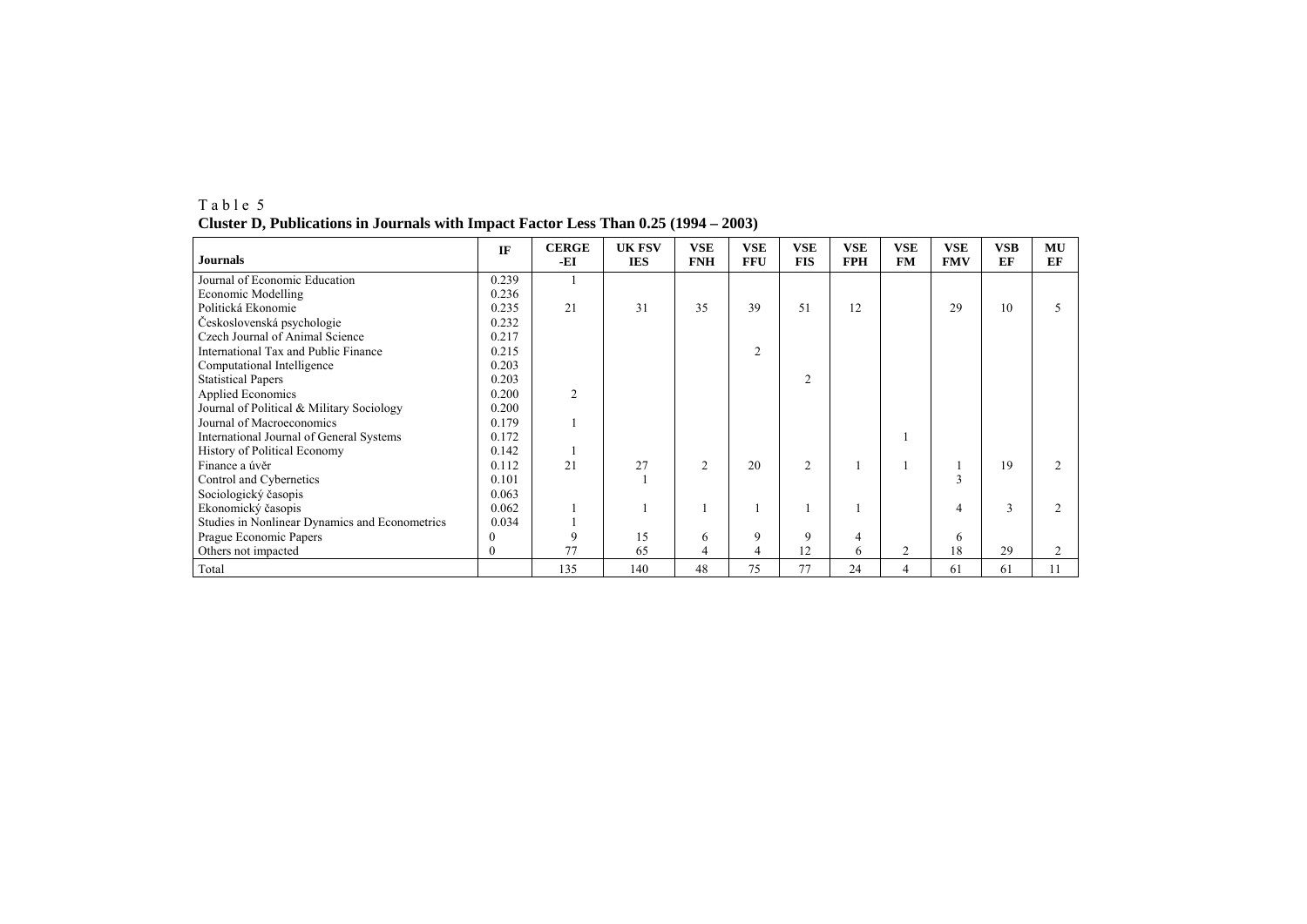| $T$ a b l e 5 – Continue |  |  |  |
|--------------------------|--|--|--|
|--------------------------|--|--|--|

|                                                | TUL      | <b>SUO</b>     | <b>JCU</b>     | <b>CZU</b>     | <b>MZU</b>     | <b>UJEP</b> | ZCU      | UP         | <b>UHK</b> | <b>UTB</b> | <b>Others</b> | <b>Total</b> |
|------------------------------------------------|----------|----------------|----------------|----------------|----------------|-------------|----------|------------|------------|------------|---------------|--------------|
| <b>Journals</b>                                | HF       | <b>OPF</b>     | <b>FZ</b>      | <b>FPE</b>     | <b>FPE</b>     | <b>FSE</b>  | FE       | <b>FES</b> | <b>FIM</b> | <b>FME</b> |               |              |
| Journal of Economic Education                  |          |                |                |                |                |             |          |            |            |            | $\Omega$      |              |
| <b>Economic Modelling</b>                      |          |                |                |                |                |             |          |            |            |            | $\theta$      |              |
| Politická Ekonomie                             | 3        |                | $\overline{2}$ | $\overline{2}$ | $\overline{2}$ |             |          |            |            |            | 128           | 371          |
| Československá psychologie                     |          |                |                |                |                |             |          |            |            |            |               |              |
| Czech Journal of Animal Science                |          |                |                | 3              |                |             |          |            |            |            |               |              |
| International Tax and Public Finance           |          |                |                |                |                |             |          |            |            |            |               |              |
| Computational Intelligence                     |          |                |                |                |                |             |          |            |            |            |               |              |
| <b>Statistical Papers</b>                      |          |                |                |                |                |             |          |            |            |            |               |              |
| <b>Applied Economics</b>                       |          |                |                |                |                |             |          |            |            |            |               |              |
| Journal of Political & Military Sociology      |          |                |                |                |                |             |          |            |            |            |               |              |
| Journal of Macroeconomics                      |          |                |                |                |                |             |          |            |            |            |               |              |
| International Journal of General Systems       |          |                |                |                |                |             |          |            |            |            |               |              |
| <b>History of Political Economy</b>            |          |                |                |                |                |             |          |            |            |            | $\theta$      |              |
| Finance a úvěr                                 | 3        |                |                |                |                |             |          |            |            |            | 141           | 242          |
| Control and Cybernetics                        |          |                |                |                |                |             |          |            |            |            | $\Omega$      |              |
| Sociologický časopis                           |          |                |                |                |                |             |          |            |            |            | q             |              |
| Ekonomický časopis/Journal of Economics        |          | $\mathfrak{D}$ | $\overline{2}$ |                |                |             |          |            |            |            |               | 20           |
| Studies in Nonlinear Dynamics and Econometrics |          |                |                |                |                |             |          |            |            |            |               |              |
| Prague Economic Papers                         |          |                |                |                |                |             |          |            | 2          |            | 45            | 105          |
| Others not impacted                            | $\Omega$ | 2              | $\mathbf{0}$   | 5              |                |             | $\Omega$ | 3          | 9          | 3          | 51            | 294          |
| Total                                          | 6        | 5              | 4              | 10             | 3              | 3           |          | 3          | 12         | 3          | 377           | 063          |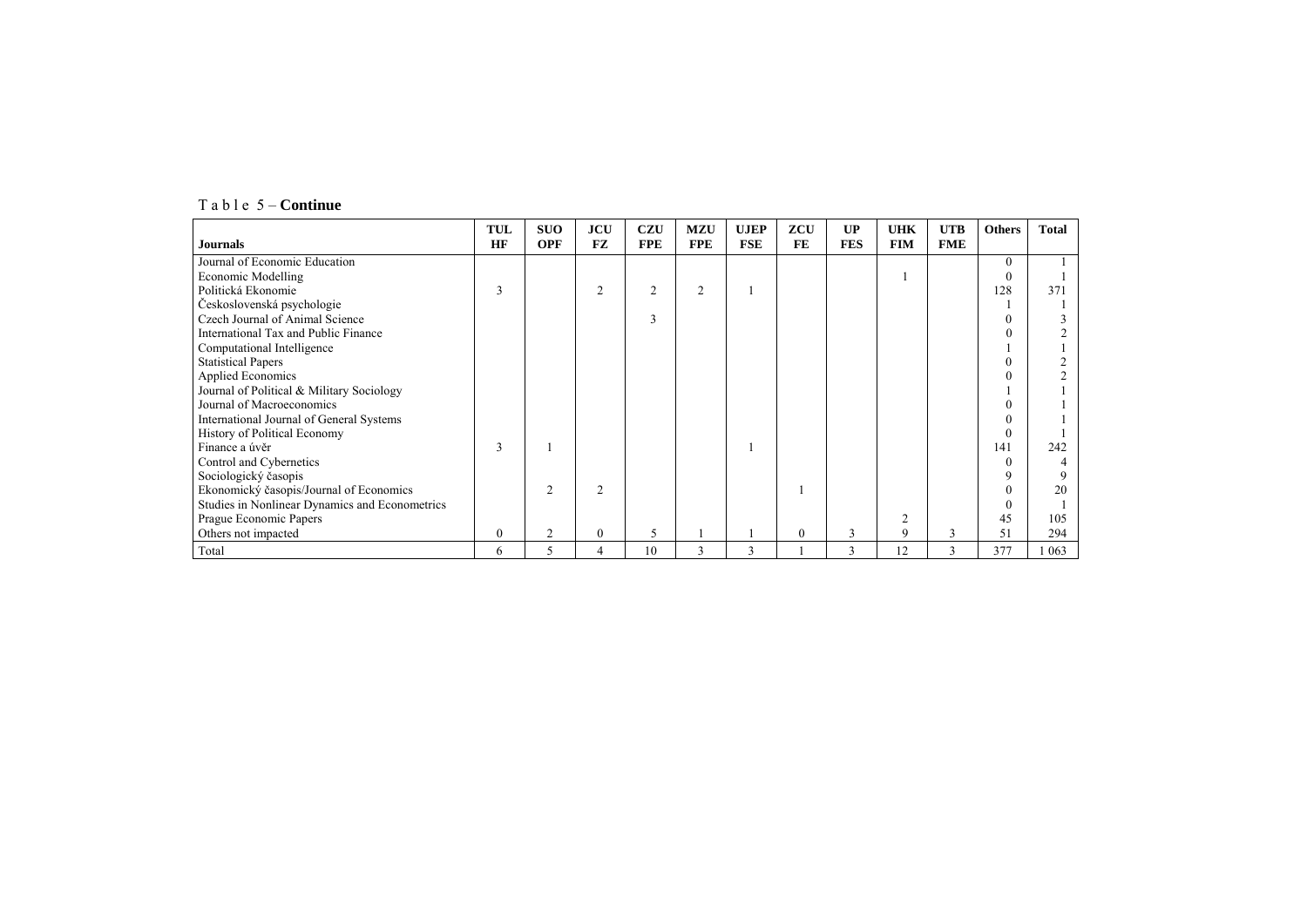| Ordering          |          | # of Publications in Groups |                |     | <b>Total Publications</b> | Faculty | <b>Per capita Publications in Ranking Categories</b> | Per capita Score |          |          |          |
|-------------------|----------|-----------------------------|----------------|-----|---------------------------|---------|------------------------------------------------------|------------------|----------|----------|----------|
|                   | A        | <sub>B</sub>                | C              | D   |                           |         | A                                                    | B                | C        | D        | Total    |
| <b>CERGE-EI</b>   | 10       | 16                          | 21             | 135 | 182                       | 21      | 0.476190                                             | 0.761905         |          | 6.428571 | 8.666667 |
| <b>UK FSV EIS</b> | 3        | 4                           | 9              | 140 | 156                       | 22      | 0.136364                                             | 0.181818         | 0.409091 | 6.363636 | 7.090909 |
| <b>VSE FNH</b>    |          | $\overline{2}$              | $\overline{2}$ | 48  | 52                        | 38      | 0                                                    | 0.052632         | 0.052632 | 1.263158 | 1.368421 |
| <b>VSE FFU</b>    |          | $\theta$                    | 4              | 75  | 79                        | 78      | $\theta$                                             |                  | 0.051282 | 0.961538 | 1.012821 |
| <b>UHK FIM</b>    |          |                             | $\theta$       | 12  | 13                        | 13      | $\Omega$                                             | 0.076923         | $\Omega$ | 0.923077 |          |
| <b>VSE FIS</b>    |          | $\overline{c}$              | $\overline{2}$ | 77  | 81                        | 85      | $\mathbf{0}$                                         | 0.023529         | 0.023529 | 0.905882 | 0.952941 |
| <b>VSE FMV</b>    |          | $\Omega$                    | $\overline{2}$ | 61  | 63                        | 78      | $\mathbf{0}$                                         |                  | 0.025641 | 0.782051 | 0.807692 |
| <b>MU EF</b>      |          | $\theta$                    | $\overline{2}$ | 11  | 13                        | 26      | $\mathbf{0}$                                         |                  | 0.076923 | 0.423077 | 0.5      |
| <b>VSB EF</b>     |          |                             | 3              | 61  | 65                        | 144     | $\theta$                                             | 0.006944         | 0.020833 | 0.423611 | 0.451389 |
| <b>VSE FPH</b>    |          |                             | $\Omega$       | 24  | 25                        | 86      |                                                      | 0.011628         | $\Omega$ | 0.279070 | 0.290698 |
| <b>VSE FM</b>     |          | $\overline{2}$              |                | 4   | 8                         | 35      | 0.028571                                             | 0.057143         | 0.028571 | 0.114286 | 0.228571 |
| TUL HF            | $\Omega$ | $\Omega$                    | $\theta$       | 6   | 6                         | 36      | 0                                                    |                  |          | 0.166667 | 0.166667 |
| <b>SUO OPF</b>    |          |                             |                |     | 6                         | 42      | $\theta$                                             | $\Omega$         | 0.02381  | 0.119048 | 0.142857 |
| <b>CZU FPE</b>    |          |                             | $\overline{c}$ | 10  | 14                        | 111     | 0.009009                                             | 0.009009         | 0.018018 | 0.090090 | 0.126126 |
| <b>UJEP FSE</b>   | $\Omega$ | $\Omega$                    | $\theta$       |     |                           | 29      | 0                                                    | $\Omega$         | $\Omega$ | 0.103448 | 0.103448 |
| <b>JCU FZ</b>     | 0        | $\Omega$                    | $\theta$       |     |                           | 46      | $\theta$                                             | $\Omega$         |          | 0.086957 | 0.086957 |
| <b>UTB FME</b>    |          | $\Omega$                    | $\theta$       |     |                           | 57      | $\mathbf{0}$                                         | $\Omega$         | $\Omega$ | 0.052632 | 0.052632 |
| <b>UP FES</b>     |          |                             | $\theta$       |     |                           | 65      | $\theta$                                             | $\Omega$         |          | 0.046154 | 0.046154 |
| <b>MZU FPE</b>    |          | $\Omega$                    | $\theta$       |     |                           | 75      | $\theta$                                             | $\Omega$         |          | 0.040000 | 0.04     |
| <b>ZCUFE</b>      |          | $\Omega$                    | $\theta$       |     |                           | 54      | $\Omega$                                             |                  |          | 0.018519 | 0.018519 |
| Others            |          | 12                          | 61             | 377 | 455                       | 89      | 0.05618                                              | 0.134831         | 0.685393 | 4.235955 | 5.11236  |
| Total             | 20       | 42                          | 110            | 063 | 235                       | 1 2 3 0 | 0.01626                                              | 0.034146         | 0.089431 | 0.864228 | 1.004065 |

T a b l e 6 **Simple (Egalitarian) Not-Weighted Ranking of Institutions (All Publications Form One Group)**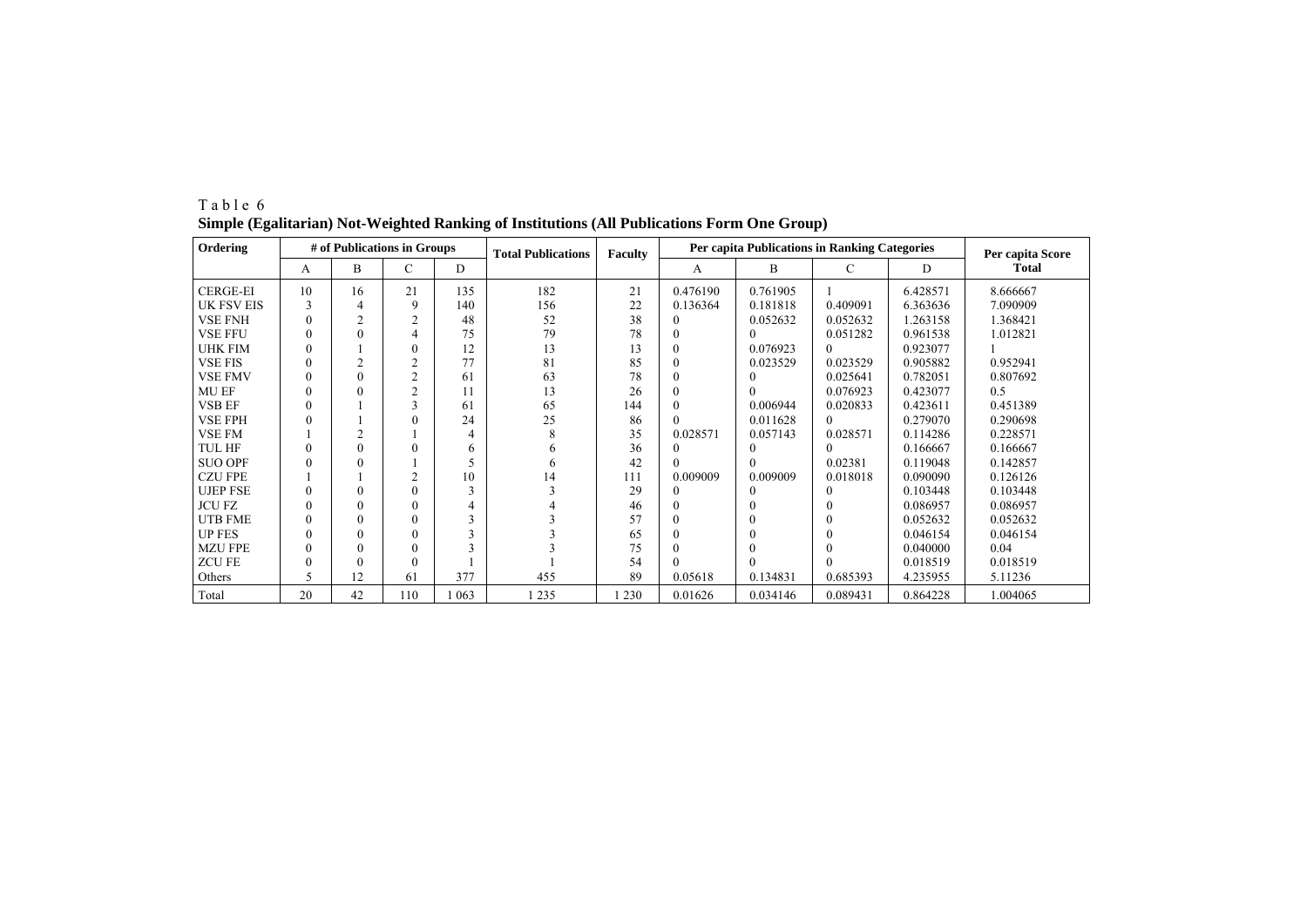|                   | # of Publications in<br><b>Groups</b><br>Ordering |                |                |     | Total<br><b>Publications Faculty</b> |       |          | <b>Score Weighted by IF</b> |          |         | <b>Score</b><br><b>Total</b> | Per capita Score in Groups | Per capita |          |          |                       |
|-------------------|---------------------------------------------------|----------------|----------------|-----|--------------------------------------|-------|----------|-----------------------------|----------|---------|------------------------------|----------------------------|------------|----------|----------|-----------------------|
|                   | A                                                 | B              | C.             | D   |                                      |       | А        | B                           | C        | D       | $A+B+C+D$                    | А                          | B          | С        | D        | <b>Score</b><br>Total |
| <b>CERGE-EI</b>   | 10                                                | 16             | 21             | 135 | 182                                  | 21    | 16.673   | 11.554                      | 7.179    | 8.343   | 43.749                       | 0.793952                   | 0.55019    | 0.341857 | 0.397286 | 2.083286              |
| <b>UK FSV IES</b> |                                                   | 4              | 9              | 140 | 156                                  | 22    | 3.753    | 2.683                       | 3.249    | 10.472  | 20.157                       | 0.170591                   | 0.121955   | 0.147682 | 0.476    | 0.916227              |
| <b>VSE FNH</b>    |                                                   | 2              | $\overline{c}$ | 48  | 52                                   | 38    | $\theta$ | 1.492                       | 0.586    | 8.511   | 10.589                       | $\mathbf{0}$               | 0.039263   | 0.01542  | 0.223974 | 0.278658              |
| <b>VSE FFU</b>    |                                                   | $\theta$       |                | 75  | 79                                   | 78    |          | $\Omega$                    | 1.474    | 11.897  | 13.371                       | $\mathbf{0}$               | $\Omega$   | 0.018897 | 0.152526 | 0.171423              |
| <b>VSE FIS</b>    |                                                   | 2              | $\overline{2}$ | 77  | 81                                   | 85    |          | 1.186                       | 0.638    | 12.677  | 14.501                       | $\theta$                   | 0.013953   | 0.007506 | 0.149141 | 0.1706                |
| VSE FMV           |                                                   | $\Omega$       | $\mathfrak{D}$ | 61  | 63                                   | 78    |          | $\theta$                    | 0.842    | 7.478   | 8.32                         | $\Omega$                   |            | 0.010795 | 0.095872 | 0.106667              |
| VSE FM            |                                                   | $\overline{c}$ |                | 4   | 8                                    | 35    | 1.178    | 1.712                       | 0.282    | 0.284   | 3.456                        | 0.033657                   | 0.048914   | 0.008057 | 0.008114 | 0.098743              |
| <b>MU EF</b>      |                                                   | $\Omega$       | 2              |     | 13                                   | 26    |          | $\Omega$                    | 0.746    | 1.523   | 2.269                        | $\theta$                   | $\Omega$   | 0.028692 | 0.058577 | 0.087269              |
| <b>UHK FIM</b>    |                                                   |                | $\Omega$       | 12  | 13                                   | 13    | 0        | 0.69                        | $\theta$ | 0.236   | 0.926                        | $\mathbf{0}$               | 0.053077   |          | 0.018154 | 0.071231              |
| <b>VSB EF</b>     |                                                   |                | 3              | 61  | 65                                   | 144   |          | 0.605                       | 0.879    | 4.664   | 6.148                        | $\mathbf{0}$               | 0.004201   | 0.006104 | 0.032389 | 0.042694              |
| VSE FPH           |                                                   |                | 0              | 24  | 25                                   | 86    |          | 0.568                       | 0        | 2.994   | 3.562                        | $\Omega$                   | 0.006605   |          | 0.034814 | 0.041419              |
| <b>CZU FPE</b>    |                                                   |                | ↑              | 10  | 14                                   | 111   | .028     | 0.809                       | 0.622    | 1.121   | 3.58                         | 0.009261                   | 0.007288   | 0.005604 | 0.010099 | 0.032252              |
| TUL HF            |                                                   | $\Omega$       | 0              | 6   | 6                                    | 36    |          | $\Omega$                    |          | 1.041   | 1.041                        | $\theta$                   | $\Omega$   | $\theta$ | 0.028917 | 0.028917              |
| JCU FZ            |                                                   | 0              | 0              |     |                                      | 29    |          | $\theta$                    | $\theta$ | 0.594   | 0.594                        | $\mathbf{0}$               | $\theta$   |          | 0.020483 | 0.020483              |
| <b>SUO OPF</b>    |                                                   | $\theta$       |                |     | h                                    | 42    |          | $\theta$                    | 0.293    | 0.236   | 0.529                        | $\mathbf{0}$               |            | 0.006976 | 0.005619 | 0.012595              |
| <b>MZU FPE</b>    |                                                   | $\Omega$       | 0              | 3   |                                      | 57    |          | $\theta$                    |          | 0.47    | 0.47                         | $\theta$                   | $\theta$   |          | 0.008246 | 0.008246              |
| <b>UJEP FSE</b>   |                                                   | $\theta$       | 0              | 3   |                                      | 46    |          | $\theta$                    | $\theta$ | 0.347   | 0.347                        | $\theta$                   | $^{(1)}$   |          | 0.007543 | 0.007543              |
| <b>ZCUFE</b>      |                                                   | $\Omega$       | 0              |     |                                      | 65    |          | $\theta$                    | $\theta$ | 0.062   | 0.062                        | $\Omega$                   |            |          | 0.000954 | 0.000954              |
| <b>UP FES</b>     |                                                   | $\theta$       | 0              | 3   |                                      | 75    |          | $\theta$                    | $\Omega$ |         | 0                            | $\Omega$                   |            |          |          |                       |
| <b>UTB FME</b>    |                                                   | $\theta$       | 0              | 3   |                                      | 54    |          | $\Omega$                    | $\Omega$ | 0       |                              |                            |            |          |          |                       |
| Others            |                                                   | 12             | 61             | 377 | 455                                  | 89    | 5.589    | 8.152                       | 19.037   | 47.074  | 79.852                       | 0.062798                   | 0.091596   | 0.213899 | 0.528921 | 0.897213              |
| Total             | 20                                                | 42             | 110            | 063 | 1235                                 | 1 230 | 28.221   | 29.451                      | 35.827   | 120.024 | 213.523                      | 0.022944                   | 0.023944   | 0.029128 | 0.09758  | 0.173596              |

T a b l e 7 **Simple IF Weighted Ranking of Institutions (All Publications Form One Group, IF Used as Weights)**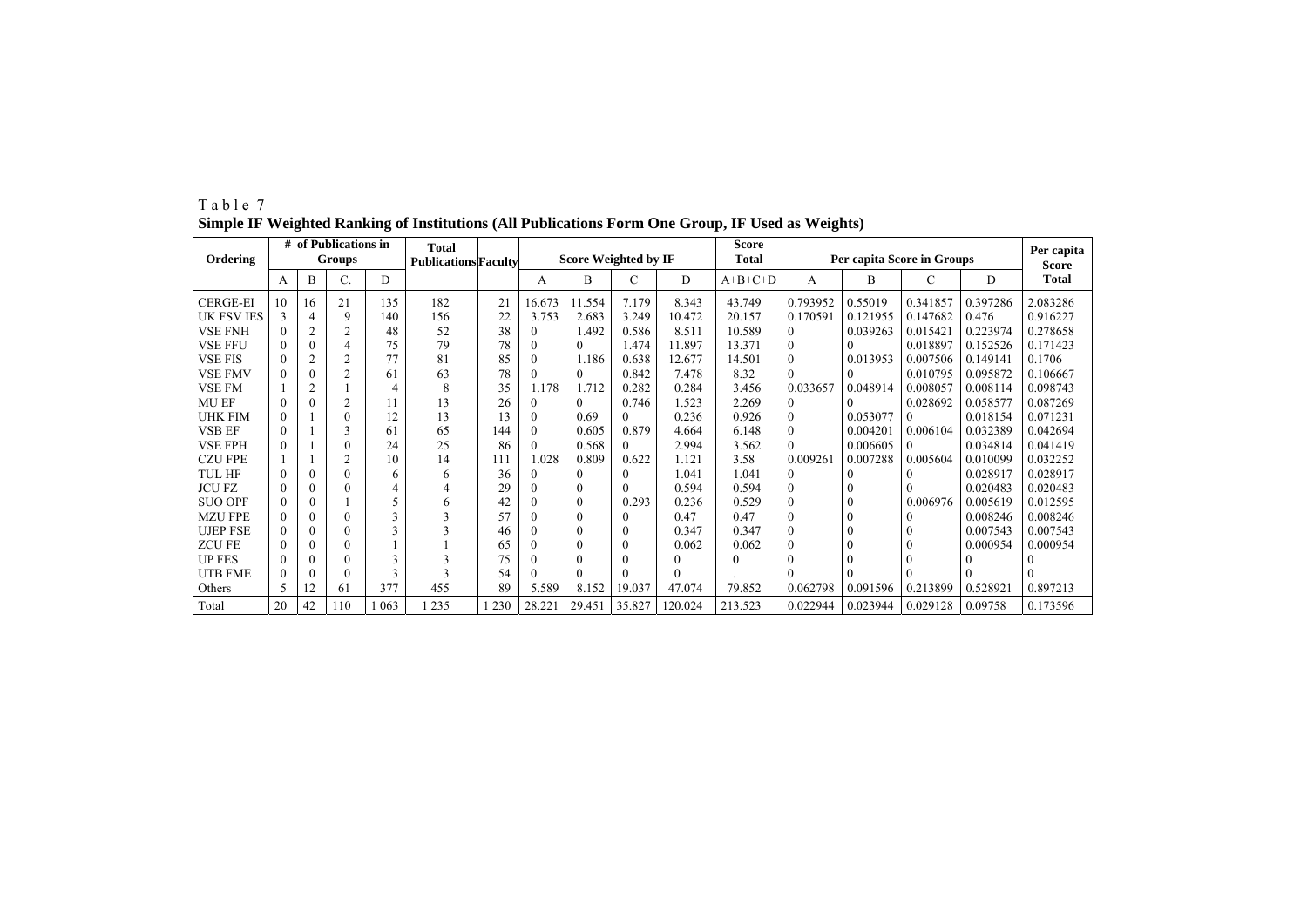| Ordering          |          | # of Publications in Groups |                |         | <b>Total Publications</b> | Faculty |          | Per capita Publications in Ranking categories | Per capita Score |          |              |
|-------------------|----------|-----------------------------|----------------|---------|---------------------------|---------|----------|-----------------------------------------------|------------------|----------|--------------|
|                   | A        | B                           | C              | D       |                           |         | A        | B                                             | C                | D        | <b>Total</b> |
| <b>CERGE-EI</b>   | 10       | 16                          | 21             | 135     | 182                       | 21      | 0.47619  | 0.761905                                      |                  | 6.428571 | 8.666667     |
| <b>UK FSV EIS</b> |          | 4                           | 9              | 140     | 156                       | 22      | 0.136364 | 0.181818                                      | 0.409091         | 6.363636 | 7.090909     |
| <b>VSE FM</b>     |          | ↑                           |                |         | 8                         | 35      | 0.028571 | 0.057143                                      | 0.028571         | 0.114286 | 0.228571     |
| <b>CZU FPE</b>    |          |                             |                | 10      | 14                        | 111     | 0.009009 | 0.009009                                      | 0.018018         | 0.09009  | 0.126126     |
| <b>UHK FIM</b>    | 0        |                             |                | 12      | 13                        | 13      |          | 0.076923                                      | $\Omega$         | 0.923077 |              |
| <b>VSE FNH</b>    | 0        |                             | $\overline{c}$ | 48      | 52                        | 38      |          | 0.052632                                      | 0.052632         | 1.263158 | 1.368421     |
| <b>VSE FIS</b>    | $\theta$ | ↑                           | 2              | 77      | 81                        | 85      |          | 0.023529                                      | 0.023529         | 0.905882 | 0.952941     |
| <b>VSE FPH</b>    | 0        |                             |                | 24      | 25                        | 86      |          | 0.011628                                      | $\Omega$         | 0.27907  | 0.290698     |
| <b>VSB EF</b>     | 0        |                             |                | 61      | 65                        | 144     |          | 0.006944                                      | 0.020833         | 0.423611 | 0.451389     |
| MU EF             |          | $\theta$                    |                | 11      | 13                        | 26      |          |                                               | 0.076923         | 0.423077 | 0.5          |
| <b>VSE FFU</b>    | 0        | $\theta$                    |                | 75      | 79                        | 78      |          |                                               | 0.051282         | 0.961538 | 1.012821     |
| <b>VSE FMV</b>    | 0        | 0                           |                | 61      | 63                        | 78      | $\Omega$ | $\Omega$                                      | 0.025641         | 0.782051 | 0.807692     |
| <b>SUO OPF</b>    | 0        | $\theta$                    |                |         | <sub>6</sub>              | 42      | 0        | $\Omega$                                      | 0.02381          | 0.119048 | 0.142857     |
| <b>TUL HF</b>     |          | $\theta$                    |                | 6       | <sub>6</sub>              | 36      |          | 0                                             |                  | 0.166667 | 0.166667     |
| <b>UJEP FSE</b>   | 0        | $\theta$                    |                |         |                           | 29      |          | 0                                             | $\Omega$         | 0.103448 | 0.103448     |
| <b>JCU FZ</b>     | 0        | $\theta$                    |                |         |                           | 46      | $\Omega$ | 0                                             | $\Omega$         | 0.086957 | 0.086957     |
| <b>UTB FME</b>    | 0        | $\Omega$                    |                |         |                           | 57      | $\Omega$ | 0                                             |                  | 0.052632 | 0.052632     |
| <b>UP FES</b>     | 0        | $\Omega$                    |                |         |                           | 65      |          | 0                                             |                  | 0.046154 | 0.046154     |
| <b>MZU FPE</b>    |          | $\theta$                    |                |         |                           | 75      |          |                                               |                  | 0.04     | 0.04         |
| <b>ZCUFE</b>      |          | $\Omega$                    |                |         |                           | 54      |          |                                               |                  | 0.018519 | 0.018519     |
| <b>OTHERS</b>     | 5        | 12                          | 61             | 377     | 455                       | 89      | 0.05618  | 0.134831                                      | 0.685393         | 4.235955 | 5.11236      |
| Total             | 20       | 42                          | 110            | 1 0 6 3 | 1 2 3 5                   | 1 2 3 0 | 0.01626  | 0.034146                                      | 0.089431         | 0.864228 | 1.004065     |

T a b l e 8 **Not-Weighted Lexicographical Ranking of Institutions (Ranking Structure {A, B, C, D})**